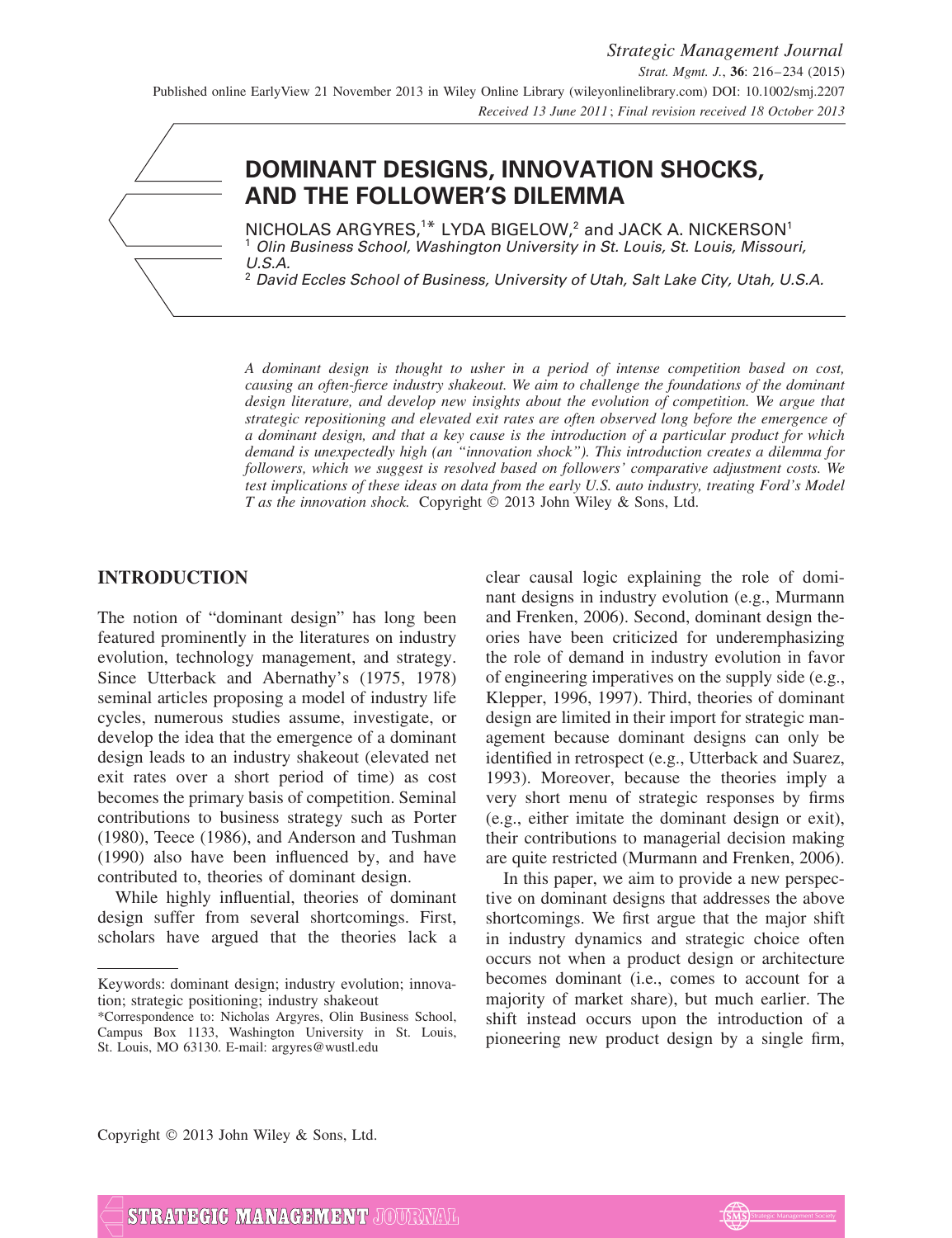the demand for which surges in an unanticipated way. We call this shift an "innovation shock." Examples of such pioneering products include the 1906 Underwood Model 5 typewriter, the 1908 Ford Model T, the 1952 RCA color television, the 1984 Apple Macintosh computer, the 2001 Apple iPod, and the 2007 Apple iPhone. We also suggest that while dominant designs do not typically initiate shakeouts, shakeouts sometimes do emerge as an *outcome* of the strategic dynamics launched by an innovation shock. When a dominant design does emerge, it can exacerbate a shakeout that is already underway.

Second, we characterize the industry dynamics that an innovation shock initiates—what we call "The Follower's Dilemma." While dominant design theories consider only imitation and exit as strategic responses, we suggest that an innovation shock can also lead to strategic repositioning by incumbents, and to changes in entry patterns. We develop the idea that an incumbent's ability to reposition away from the firm that initiated the innovation shock is determined by the incumbent's *comparative adjustment costs*. Firms are thus not entirely at the mercy of technological forces in the environment as suggested by dominant design theories. To the contrary, we suggest that strategic management and managerial decision making play important roles in determining a firm's best response to, and therefore its likelihood of survival following, an innovation shock.

We conduct an empirical analysis of the early U.S. auto industry to test several implications of these arguments. The auto industry was the original setting in which Abernathy and Utterback (1975, 1978) developed the concept of a dominant design, based in part on Abernathy's (1978) historical research. Using a more comprehensive dataset than was available to earlier researchers on dominant design in automobiles, we show that a period of increased exits in the U.S. auto industry began shortly after Ford's introduction of the Model T, not later (i.e., around 1923) as had been assumed in earlier studies. The elevated exit rates suggest that it was the innovation shock represented by the Model T more than a decade earlier, not the later adoption of a common product architecture across the industry as a whole (a "dominant design") that marked the transition between the initial stage of the industry's evolution and the following stages of rising exit rates and the ultimate shakeout. While the eventual emergence of a dominant design did *accelerate* this shakeout, it did not *spark* the shakeout.

We also examine firms' responses to the introduction of the Model T as a way to begin to explore the role of comparative adjustment costs in conditioning the Follower's Dilemma. We show that, consistent with resource/capabilities approaches to strategy and concepts from organizational ecology, the firms most likely to exit the segment defined by the Model T while remaining active in the industry were smaller, younger firms with a broader base of technological knowledge (by our proxy). We suggest that these findings are consistent with our arguments about comparative adjustment costs, while not inconsistent with other theories of industry evolution such as those based on Klepper (1996). We conclude by suggesting that a more complete theory of the Follower's Dilemma requires greater understanding of the comparative adjustment costs that various kinds of firms face in responding to an innovation shock.

## **LITERATURE REVIEW AND THEORETICAL DEVELOPMENT**

The notion of an industry life cycle has a substantial history in research in economics, management, strategy, and innovation. In early work, Abernathy (1978), Utterback and Abernathy (1975), and Sahal (1985) argued that industries tend to shift from an initial stage of product design experimentation by firms to a stage featuring process innovation aimed at cost reduction. At some point, this experimentation leads to the emergence of a dominant design, defined as "the concepts that define how the components of the product interact or relate to each other" (Christensen, Suarez, and Utterback, 1998: S208). The basis of competition then shifts from alternate product designs to lowcost production of products that are based on the dominant design. This cost competition leads to an industry shakeout, which is marked by a substantial portion of industry participants exiting during a brief window of time.

In Anderson and Tushman's (1990) model of industry evolution, the dominant design marks the transition from an era of technological ferment to one of incremental improvements on the dominant design. Their model distinguishes radical innovations from dominant designs, proposing that a "discontinuous" innovation ushers in a period of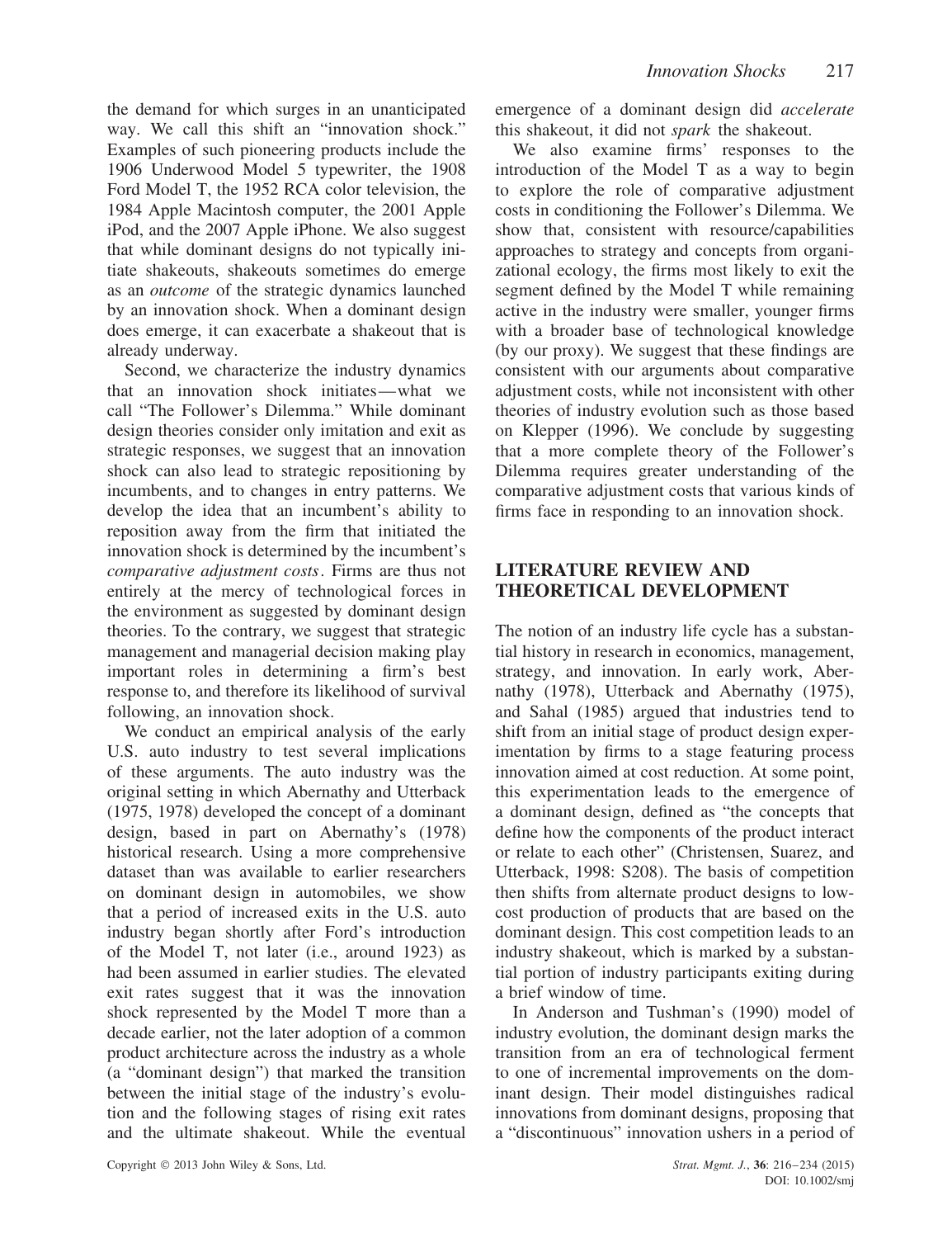experimentation, which ceases with the emergence of the dominant design. In this characterization of industry evolution, a dominant design emerges through a variation-selection-retention dynamic, which poses real, albeit poorly understood, challenges for managers (Anderson and Tushman, 1990). The dominant design concept has also helped shape the strategy literature on entry timing (e.g., Lieberman and Montgomery, 1998; Mitchell, 1989; Tegarden, Hatfield, and Echols, 1999).

While the dominant design concept is not always considered in the organizational ecology literature, that literature has sometimes used the idea of a "dominant architectural solution" to demarcate historical period (e.g., Carroll and Hannan, 1995; Wade, 1995). The themes associated with the dominant design model emerge once again in this literature, which describes a period of high rates of experimentation with technical and organizational architectures, ultimately followed by a period of concentration and lower levels of variation, etc. The ecology literature implies that legitimation processes drive the selection of a dominant solution, so that such a solution is not necessarily the most efficient or effective from a technical standpoint.

A key feature of the organizational ecology perspective on industry dynamics is that it allows for differential levels of entry and exit in different segments of the industry. Beginning with Carroll (1985), researchers have studied how generalist vs. specialist firm entry rates may vary based on the size of the niche they occupy in the overall population. Consistent with industry life cycle research, over time density tends to decrease while concentration increases, yet allowance is made for the possibility of viable segments of the industry far from the market center. This part of the literature is relevant to our treatment of the Follower's Dilemma. However, implications for strategic decisions by firms confronting a period of elevated exit rates remain underdeveloped in the ecology literature.

Innovation researchers and economists have also developed insights regarding the types and timing of innovation that use the dominant design concept. Henderson and Clark's (1990) seminal paper on architectural innovation, for example, outlines the implications of distinguishing another dimension of product innovation beyond radical vs. incremental. In particular, they define an "architectural innovation" as involving a reconfiguration of both demand-side and supplyside arrangements for commercializing the industry's dominant design. Jovanovic and MacDonald (1994) developed a formal model depicting the pattern of increasing density and entry until an event such as a new technological solution triggers a shakeout. The shakeout involves a drop in entry and a rise in exits, leading to a decline in the overall number of firms. This model depends on the explicit assumption that the technological shock precipitating the shakeout is exogenous to the industry.

Klepper's (1996) seminal model of industry evolution produces the same pattern of entry, exit, and density as classic dominant design theory, but the key dynamic is not the emergence of a dominant design, but the operation of increasing returns to scale over time. In the model, early entrants eventually gain an insuperable cost advantage over later entrants into the industry because the returns to investment in cost-reducing process R&D increase with scale. Thus, as firms grow, the gap in costs between early entrants and later entrants grows larger, leading later entrants to exit. A dominant design does eventually emerge in Klepper's model, as firms imitate each other's innovations and customer preferences converge. But the key driver of exit is not the (later) emergence of a dominant design, but process R&D investment, which is operating from the industry's very beginning. Klepper (2002, 2006) finds evidence for this dynamic in multiple industries, and also finds that entrants with prior experience in related industries are much more likely to survive than *de novo* entrants.

Our own approach builds on and extends this literature in several ways. First, similar to Klepper, we argue that dominant designs as traditionally understood do not spark shakeouts, as the dominant design literature has largely assumed. Differently from Klepper, however, we argue that an innovation shock produced by a single firm is what often initiates a period of increased exit rates, rather than the gradual operation of increasing returns and prior experience mechanisms among several early entrants (though these latter mechanisms, as well as the emergence of a traditional dominant design, may be important in sustaining or accelerating the increase in exit rates). Similar to population ecology, our approach takes into account that many industries can be segmented in ways that open up strategic opportunities that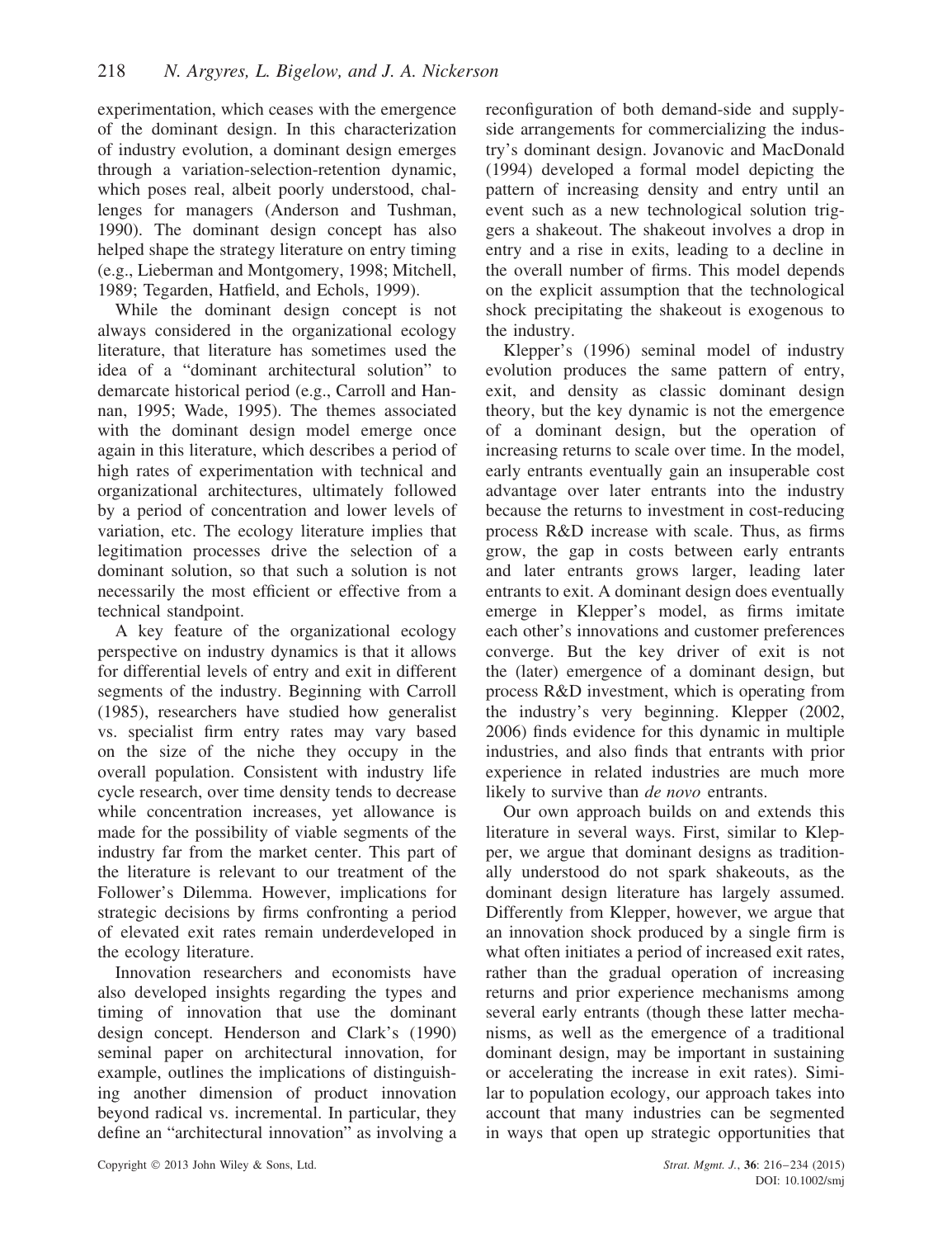the traditional dominant design literature does not typically consider. Differently from population ecology, however, shakeouts are not sparked by increasing density alone, but by the introduction of an innovation shock.

Differently than Henderson and Clark's (1990) concept of architectural innovation, our notion implies that an innovation shock occurs before a dominant design has emerged, and does not necessarily involve disruption to both demandside and supply-side linkages. Somewhat similar to Jovanovic and MacDonald (1994), we postulate that a new technological solution drives increases in exit rates (as well as repositioning) and can culminate in a shakeout. A critical point of difference is that, in our account, the solution is generated inside the industry, rather than outside it.

We define an innovation shock as the introduction by a firm of a new product that stimulates a substantial surge and acceleration in demand for that product— a surge that was generally unexpected by market participants. The new product, we suggest, is based on a new configuration of attributes that might include radical or incremental innovations, and might include components developed in-house or by other firms. The critical factors that identify the innovation shock are that the new product represents a novel *composition* of elements (even if many individual elements already existed in rival products) and that it benefits from a large, unanticipated surge in demand. We suggest that an innovation shock does not typically launch new industries. Rather, it comes along well into the industry's early development.

An innovation shock thus reveals information about demand that implies the discovery of a "pool of revenue." The firm introducing the innovation shock is therefore in the position to reap a sudden windfall, and to potentially capture a durable first mover advantage. The financial returns and the potential for developing longer-term advantage do not, however, go unnoticed by rivals and potential entrants. The sudden and surprising revelation that a new composition of elements is highly desired reshapes rivals' and potential competitors' expectations. In the wake of the demand surge, rivals and potential entrants must reassess their strategic positions in the market.

The arrival of an innovation shock forces rivals to consider three strategic responses: imitation, repositioning, and exit, and leads potential competitors to consider entry and imitation. For rivals, failing to respond to the newly revealed demand information, thereby allowing the firm introducing the innovation shock to build competitive advantage uncontested, greatly increases the likelihood of financial loss and exit. This motivates rivals to strategically respond. We describe each strategic response and explain why the innovation shock stimulates it. In what follows, we refer to the product or service design that acts as an innovation shock as "ISD" for "innovation shock design." (In earlier drafts of this paper, we used the Latin term *compositio desiderata* to describe an innovation shock design.)

### **Imitating**

Rival firms, which by definition are not offering the ISD at the time of its introduction, face powerful economic pressures to respond and compete for a portion of the profit pool discovered by the innovator. It is well known that supernormal returns (i.e., economic rents) attract imitators: both incumbents repositioning to compete for these returns and new entrants (we discuss entry below). Imitation can be an economically viable strategic response for incumbents for three reasons. First, imitating the innovator's composition of elements can lead to the capture of a share of the newly discovered profit pool. For instance, the unanticipated surge in demand may make it difficult for the innovator to satisfy all the latent demand for the ISD. Second, investing in lowcost production, a robust supply chain, developing distribution channels, brand capital, and any other co-specialized and complementary assets (Teece, 1986) needed to take full advantage of the new and growing demand (and to create imitation barriers) takes time, giving imitators a chance to respond (e.g., Markides and Geroski, 2004).

Rivals who quickly imitate may be able to copy some or all of the investments needed to serve the market, which diminishes or neutralizes potential advantages that otherwise might accrue to the innovator. If so, then even if imitation eventually instigates price competition, the innovator and imitators will share in the revenue pool that remains because, as their investments grow to serve the quickly expanding market, so too will grow the barriers faced by others considering entry. Third, if rivals don't respond by imitating, they risk allowing the innovator to gain a longer-term competitive advantage and resources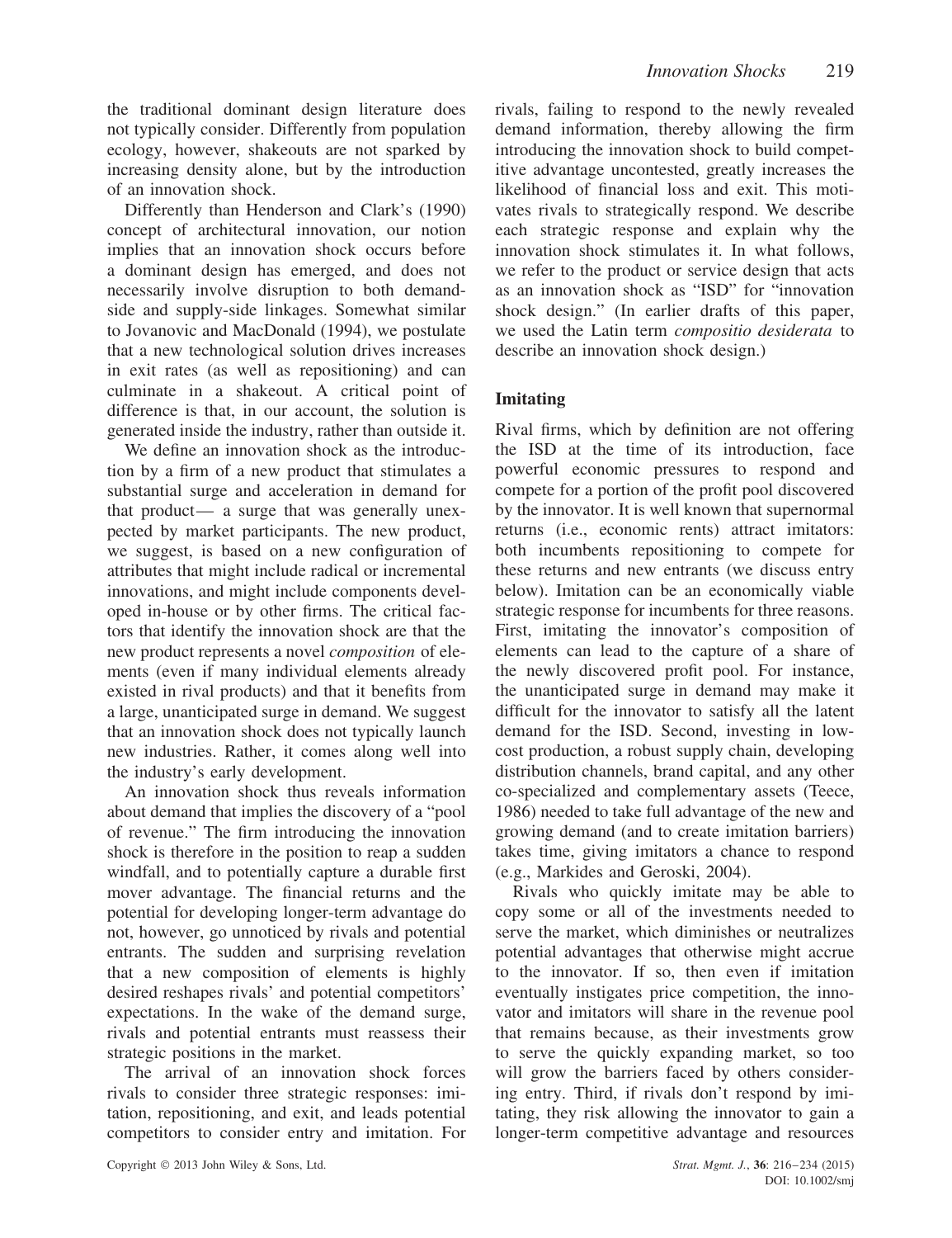that can be used against them. At some point, it can become virtually impossible for those who are late to imitate to successfully challenge the innovator.

#### **Repositioning**

With the innovator having identified substantial demand from the information shock and rapidly accumulating advantage, rivals could choose to avoid direct competition by repositioning distantly from the ISD. With the rapid acceleration in demand for the ISD, rivals positioned in a niche near the ISD before it was introduced will likely experience falling demand as its customers flock to the new composition of elements demanded. In other words, the closer the rival's niche is to the ISD when it was introduced, the less demand the rival will realize once the innovator launches the new product or service (unless it imitates as described above). If a rival's demand decreases and that rival does not imitate, then remaining viable in the industry requires repositioning to a more distant niche. The more successful the ISD, the more distant must be the rival's position. Of course, distant repositioning requires the existence of residual demand in alternate market segments not served well by the ISD and its underlying co-specialized investments. If sufficient heterogeneity in customer preferences exists and the ISD is unable to serve all demand, niche positions will exist and may be economically viable.

### **Exiting**

With the ISD attracting imitators and remaining available niche spaces attracting firms that are repositioning, capturing profit will become increasingly difficult. Competition will drive rivals to pursue sources of competitive advantage, leaving those unable to accumulate advantage to be selected out. Those rivals that choose to compete with the innovator of the ISD will seek to acquire and/or build capabilities to capture economies of scale and scope, network externalities, etc., in order to compete. As rivals become stronger, the level of competition will ratchet upward, and exit rates will rise (e.g., Barnett, 2008).

### **Entering**

The arrival of the innovation shock generates knowledge about the constellation of product features needed to access the newly discovered pool of revenue, which may stimulate entry of two kinds. First, firms operating in other industries may choose to enter if they possess resources and capabilities that are sufficiently redeployable or fungible to compete with the innovator. For instance, firms that have competed in related industries or markets, e.g., component manufacturers or firms that compete in other geographic markets, may now find that they can compete in the focal industry because the innovation shock reveals new information about not only the magnitude of profits available but also the capabilities and resources needed to capture a share of those profits. It is precisely the availability of this new information that reduces the uncertainty of entering by imitation.

*De novo* entry also can be stimulated by the arrival of an innovation shock. Because the composition of product and service elements that attracts a revenue pool is now known, potential entrants can now calculate their expected profits upon entry with greater precision. The reduction in uncertainty not only occurs for products and services near the ISD but also occurs for distant niches, which become better defined. Reduction in demand uncertainty can therefore stimulate additional entry across all industry positions.

On the other hand, if an innovation shock generates a large enough first mover advantage, it could actually reduce entry into the focal industry or industry position of the ISD. The firm introducing the innovation shock may be able to capture and retain a large enough share of the demand quickly enough that entry is deterred. We suggest that the pattern of entry following an innovation shock will depend heavily on the degree of industry segmentation. For example, if the degree of segmentation is not too high, an innovation shock may generate a significant first mover advantage that deters entry into the segment in which the shock was introduced, while also deterring entry into other segments. On the other hand, when segmentation is high, an ISD in one segment may not have a major negative effect on entry into a different segment. Entry into neighboring segments may even increase if the ISD stimulates ideas for how to incorporate elements of the novel design into products offered in those other segments.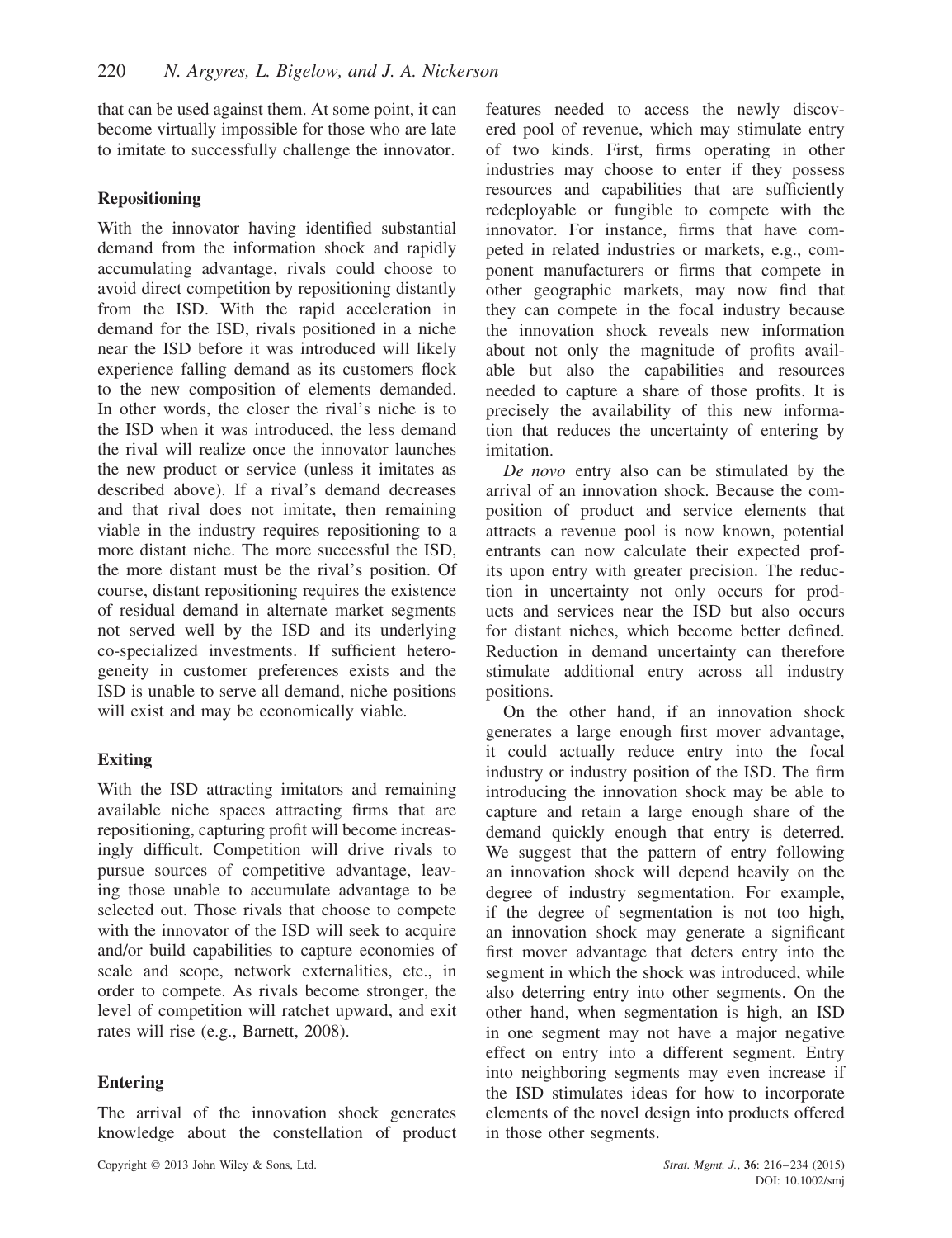#### **Primary implications**

Our perspective implies that strategic responses to the arrival of an innovation shock will take time—even a decade or more—to play out. For instance, a robust stream of research in organizational ecology argues that organizations vary in their degrees of inertia, defined as the inverse of adaptation speed (e.g., Amburgey, Kelly, and Barnett, 1993; Barnett and Freeman, 2001; Carroll and Hannan, 2000; Dowell and Swaminathan, 2000; Hannan and Freeman, 1984). Therefore, even if all firms become aware of the information shock at the same time, not all firms will respond immediately. The greater an organization's inertia (which often is proxied in the population ecology literature by factors such as organizational age and size), the longer it will take to undertake "core" change and repositioning.

On a different dimension, the narrower the technological base of the firm prior to the introduction of an innovation shock, the less likely it will be able to switch segments quickly if doing so requires a different technology base. This lag in adjustment is due to the cost and time required to acquire, develop, and apply the requisite knowledge (e.g., Dierickx and Cool, 1989). Because of heterogeneity in inertia and in prior knowledge among rivals, response times will vary significantly after an innovation shock is introduced. Many slow responders will be forced to exit.

A second implication of our perspective is that a dominant design emerges long after the ISD, in part because it is an endogenous outcome of the innovation shock. Because the impact of the emergence of a dominant design on exit rates occurs only after its emergence, its effects come much later in the industry's life cycle. Thus, after an innovation shock is introduced, competitive intensity will increase in the industry segment in which it is introduced, and possibly in adjacent segments as well. Competitive intensity will continue to increase over time because, after the innovation shock arrives, an increasing number of firms try to execute their best strategic response. With increasing competitive intensity, firms find it in their interest to search for sources of competitive advantage, creating additional pressures for slower and weaker firms to exit. Imitating, repositioning, and searching for competitive advantage, as well as attempts to neutralize others' competitive advantages, will

in turn naturally lead to architectural similarity of products within each industry segment (even though individual features may continue to evolve as part of the competitive process). For instance, a rival may reposition to closely copy the ISD by imitating the first mover's product or service features exactly, or may offer more (fewer) incremental innovative product or service features to the same product architecture in order to achieve a price premium (or cost advantage). If numerous firms choose to imitate the first mover in these ways, the industry segment in which the innovation shock was introduced becomes more homogeneous in terms of the features of the segment's products and services. Eventually, the homogenization may spill over to adjacent segments, ultimately giving rise to a dominant design for the industry as a whole. By the end of this process, the eventual dominant design may contain some of, but not necessarily all, the features of the ISD.

Once the dominant design is established, competition based on economies of scale and incremental, component-level innovation will lead to further exit, as Abernathy and Utterback (1978) proposed. Firms not producing the dominant design, and unable to switch to it, are likely to exit the industry (Anderson and Tushman, 1990). But the exits associated with the emergence and establishment of the dominant design come much later in the industry's development, and therefore cannot explain the elevation in exit rates that occurs earlier, around the time that the innovation shock was introduced. Indeed, the fact that researchers define the dominant design as the majority of industry participants providing products with the same architecture (e.g., Tegarden *et al.*, 1999) itself suggests that much of the competitive action occurs long before the dominant design becomes established.

#### **Who chooses which strategy?**

The four strategic responses we describe above are, of course, hardly new to the strategy literature. Indeed, they represent foundational strategic issues, and there is a robust and extensive literature to understand many of the consequences of these decisions (e.g., Grant, 2008). What is absent from much of the foundational literature, however, is a clear articulation of what triggers such responses. For instance, what processes or events generate the differentiation and low-cost positions that Porter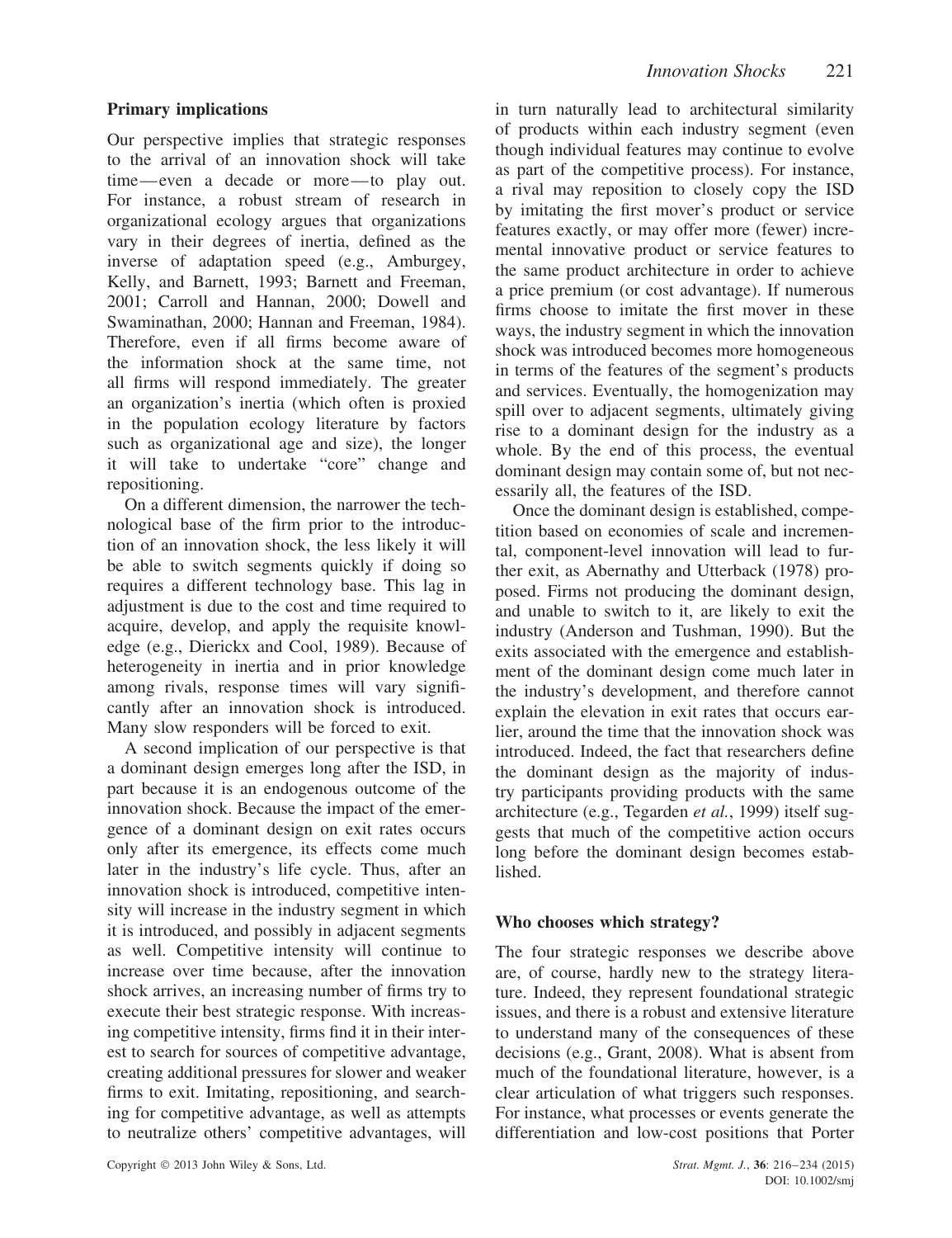describes (1980, 1985)? We suggest that an innovation shock is an important antecedent for the four strategic responses. Practitioners and scholars alike would benefit from a theory that predicts which strategy a rival or potential entrant will choose in response to an innovation shock, and when they will choose it. Although our paper does not offer such a complete theory, we nonetheless sketch the outline of a theory that makes some testable predictions, and can serve as a basis for future theorizing. Our thinking is based on the idea that an organization's likelihood of successfully repositioning in response to an innovation shock depends upon its initial stock of technological knowledge and human, physical, and other intangible resources on the one hand, and the comparative adjustment costs it faces of acquiring, reconfiguring, or eliminating resources as needed to support a new strategic position (e.g., Teece, Pisano, and Shuen, 1997).

#### **Comparative adjustment costs**

The arrival of an innovation shock creates an exigent environment in which a swift response is required. Delay is costly due to the very real threat of obsolescence, the likely exacerbation of poor positioning as competitors reposition, and the limited availability of viable mergers and niches. Yet despite the urgency, organizations are constrained by inertia, but more broadly by what we call *comparative adjustment costs*: the costs and risks of moving from an existing strategic position to each of the alternative positions of imitating, differentiating, or exiting (relative to other rivals' adjustment costs). These adjustment costs differ for different organizations, hence our reference to *comparative* adjustment costs. We suggest three categories of adjustment costs, though what we offer next is not so much intended as an entirely novel theory, but rather a synthesis of factors known to affect mobility within an industry.

The three broad categories of determinants of comparative adjustment costs that we consider are: (1) internal resources, knowledge, and capabilities; (2) internal organization structure and incentives; and (3) relationships with external parties such as suppliers, buyers, and regulators. The first category includes the firm's financial strength. Firms with greater financial resources can obviously survive longer than those firms that face more severe capital constraints. It also includes the technological knowledge currently embedded in the firm's human and physical assets. We suggest that the broader the knowledge embedded in the firm's assets, the lower will be the firm's adjustment costs as it adjusts from one position to another. By contrast, firms whose embedded knowledge is narrower will face higher adjustment costs as they reposition. These higher adjustment costs arise because acquiring new knowledge, especially if some of it is tacit, is often subject to a number of failures in the strategic factors market (Barney, 1986). Markets for knowledge often suffer from severe information asymmetry (e.g., Caves, Crookell, and Killing, 1983). Technology is also often embedded or lumped together with other technologies that are less desirable to the buyer, creating indivisibilities that hinder quick acquisition and development (e.g., Penrose, 1959; Teece, 1982). Learning new knowledge also is often subject to time-compression diseconomies, making quick learning infeasible (e.g., Dierickx and Cool, 1989). While knowledge can be gained by acquiring rivals or suppliers or through relationships with other firms or with outside institutions such as universities, there are often significant costs in the acquisition process and in the formation and management of interorganizational relationships. Often, geographic location is important in determining the ease of access to such knowledge. Regardless, however, the more that repositioning requires knowledge that the firm does not currently possess, the greater are the adjustment costs it faces.

Our second category of comparative adjustment cost determinants is internal organization structures and incentives. Organization structures that are rigid and hierarchical with limited ability to support high-powered incentives possess high adjustment costs. The high comparative adjustment costs arise because such firms find it difficult to support new ventures with special incentives and other governance arrangements (Nickerson and Zenger, 2008; Williamson, 1985). Sociologists argue that older, larger firms suffer from structural inertia that is due in large part to the greater accountability to which these more publicly visible firms are subject (Hannan and Freeman, 1984). That said, larger firms also might have larger financial resources that enable them to survive for extended periods even though their comparative adjustment costs may be great.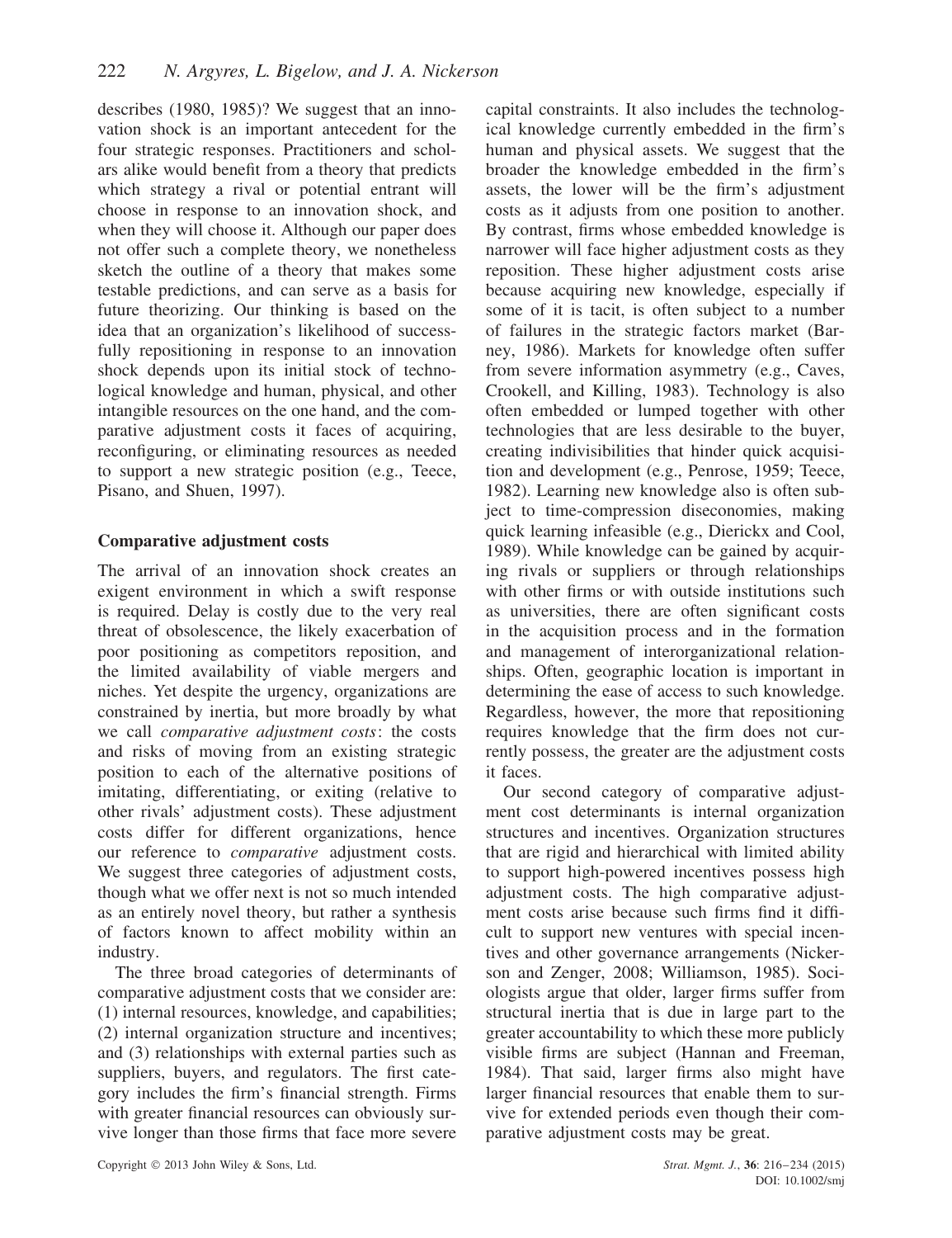Finally, in many cases firms will have lower adjustment costs to the extent that they do not have long-term contractual commitments to employees or their unions, to suppliers, to buyers, to government agencies, etc. (Argyres and Liebeskind, 1999; Nickerson and Silverman, 2003). While strong, long-standing relationships with these external parties can be important in reducing adjustment costs if those relationships are built on trust and norms of reciprocity, they can be a hindrance if based more fundamentally on highly formalized contractual or regulatory relationships, as is often the case (e.g., unions in the U.S. auto industry). Comparative adjustment costs associated with repositioning, therefore, are higher to the extent that firms rely on durable legal-contractual commitments.

# **HYPOTHESES**

In this section, we draw on the above discussion of innovation shocks and comparative adjustment costs to develop four testable hypotheses. While there are doubtless other hypotheses that could be developed from our framework, we examine a few major implications that we are able to test on data from the early U.S. auto industry (the industry is described in the next section).

Our first hypothesis concerns the impact of an innovation shock on industry exit. It has been observed that a rise in exit rates often begins after a single pioneering firm introduces an innovation shock. The introduction of Underwood Model 5 in 1906 led immediately to a rise in exits in the typewriter industry, as did the introduction of the RCA color T.V. and the U.S. government's adoption of its technology as a standard in 1952 (Utterback and Suarez, 1993). IBM's introduction of the PC in 1981 encouraged the entry of clonemakers, but it also elevated exit rates such that the net effect was an immediate and severe shakeout (Dinlersoz and MacDonald, 2009). In each of these cases, a single firm transformed the industry by introducing a design with a composition of elements that immediately appealed to a very broad set of customers.

Our contention is that, in many industries, an innovation shock is the central driver of increasing exit rates and eventual industry shakeouts. The competitive responses unleashed by an innovation shock are so intense that the survival of all firms whose products are sold in the same industry or industry segment are severely threatened. As we noted above, other theories have emphasized different drivers of exits. Population ecology, for example, has emphasized that the force of legitimation that accounts for early industry growth eventually gives way to competition as the density of firms increases beyond what is supportable in the environment (e.g., Carroll and Hannan, 1995). This theory does not feature any special role for one firm or another in driving increased exit rates and the shakeout; rather, density alone is the culprit. It does not afford any role for an ISD introduced by a single firm in causing shakeouts.

The theories of industry evolution due to Klepper and colleagues (e.g., Klepper, 1996, 2002; Klepper and Graddy, 1990) also do not afford a clear role for a single innovating firm. In Klepper's model (Klepper, 1996), for example, the firms most likely to survive are those that entered early and those with pre-entry experience in a related industry. Early entrants are able to build a cost advantage that becomes insuperable due to increasing returns from process R&D as production scale increases. In empirical tests, early entry is usually proxied by firm size (e.g., Klepper, 2002). In Klepper's theory, multiple early entrants could benefit from these advantages. While not inconsistent with Klepper's theory, our argument emphasizes the role of a single firm introducing an innovation shock as a key driver of increased industry exit. We therefore hypothesize that

*Hypothesis 1: The effect of an innovation shock on firms' hazard rates of industry exit is positive and significant*.

Our next two hypotheses have to do with what we are calling the Follower's Dilemma. Following the introduction of an ISD by a focal firm, incumbent rivals face a number of strategic options, including exiting the industry and repositioning within it. Firms operating in the industry segment in which the ISD is introduced are the most severely affected by it, so their responses are the most urgent. As discussed above, firms face different levels of adjustment costs in responding. Firms that are older are thought (and have been found) to be at greater risk from structural inertia (Hannan and Freeman, 1984). Such firms are also more likely to have rigid, bureaucratic organizational structures and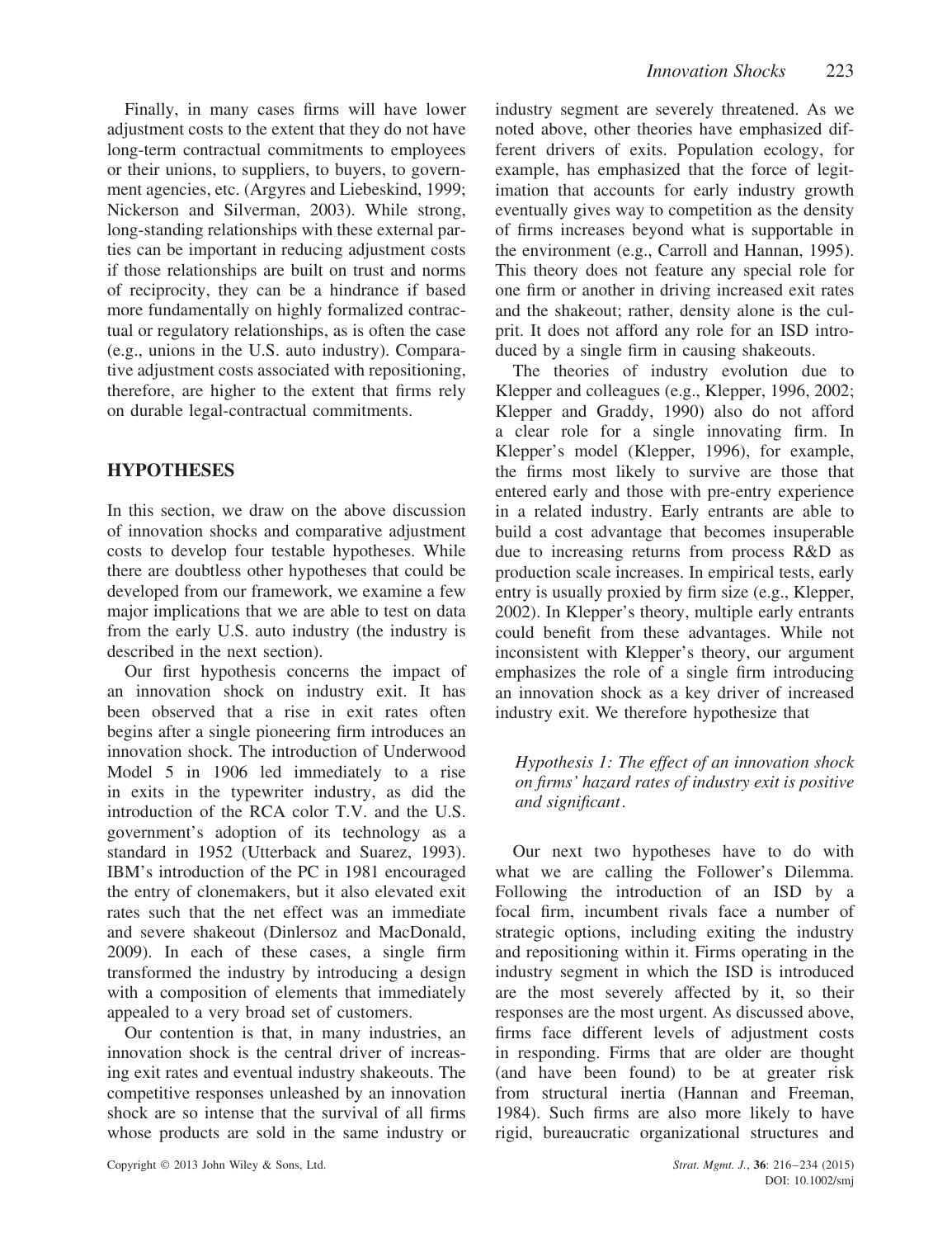incentive systems that raise their adjustment costs. In addition, older firms are more likely to have made durable legal-contractual commitments to external parties that inhibit adjustment. Thus, setting aside the option of exiting the industry, which is discussed in regard to Hypothesis 1, inertia makes older firms less likely to reposition away from the industry segment in which an innovation shock is introduced. We therefore hypothesize that

*Hypothesis 2: Older incumbents are less likely to reposition away from the industry segment in which an innovation shock is introduced*.

Firm size is another variable that is frequently used as a proxy for structural inertia. Large firms are often more highly scrutinized by various audiences, more accountable to them for consistent behavior, and therefore less likely to make strategic changes (Hannan and Freeman, 1984). In addition, large firms typically have made larger fixed investments in complementary assets that are specific to a set of customers (e.g., Ghemawat, 1991). Indeed, these past asset commitments are often an important reason why the firm has been able to grow large in the first place, achieving either economies of scale and scope or effective differentiation (e.g., Chandler, 1990). Moreover, larger firms are thought to suffer from more rigid bureaucracy (e.g., Burns and Stalker, 1961; Thompson, 1967) and lower-powered incentives (Williamson, 1985) that inhibit repositioning. Therefore, we posit that larger firms face higher adjustment costs, and are therefore less likely to strategically reposition following an innovation shock:

*Hypothesis 3: Larger incumbents are less likely than other incumbents to reposition away from the industry segment in which an innovation shock is introduced*.

The strategy literature has emphasized that sustainable competitive advantage rests on a firm's bundle of unique capabilities and assets, where capabilities based on unique organizational knowledge are often of particular importance (e.g., Dierickx and Cool, 1989; Grant, 1996; Kogut and Zander, 1992; Rumelt, 1984). Moreover, the literature on dynamic capabilities suggests that the "paths" open to a firm at any point in time (i.e., its strategic alternatives) are determined by the firm's current "asset position," which includes "technology, intellectual property, complementary assets, customer base, etc." (Teece *et al.*, 1997: 518). We therefore suggest that in many industries (especially those serving consumer markets in which consumer preferences are heterogeneous), the broader a firm's base of technological knowledge, the greater the likelihood of it being able to reposition away from the ISD. Avoiding direct competition with an ISD, we have argued, is often necessary for survival and for eventually gaining competitive advantage. The possibility of repositioning arises because a broader technological base reduces adjustment costs associated with acquiring or internally developing the kinds of extensions to the firm's technology base that are needed to successfully reposition. Thus,

*Hypothesis 4: Incumbents with a broader base of technological knowledge are more likely to reposition away from the industry segment in which an innovation shock is introduced and focus instead on a different segment(s)*.

# **EARLY AUTO INDUSTRY**

To perform our empirical analysis, we rely on an extensive database on the U.S. passenger automobile industry assembled from numerous historical sources by Glenn Carroll and his former students. Various parts of the database have now been analyzed in several published studies (e.g., Argyres and Bigelow, 2007, 2010; Bigelow and Argyres, 2008; Carroll *et al.*, 1996; Dobrev and Carroll, 2003; Dobrev and Kim, 2006; Dobrev, Kim, and Carroll, 2002, 2003). In this section, we describe some of this data, provide historical background, and offer some examples, all in order to suggest the plausibility of our four hypotheses and to illustrate some of the competitive and organizational mechanisms underlying them. The next section describes the database in more detail.

First, consider Figure 1. The year in which it has been assumed that the dominant design emerged fully enough to cause a shakeout is 1923 (e.g., Utterback and Suarez, 1993, 1995). The data show, however, that there were precipitous declines in the number of firms beginning much earlier—in the first decade of the century (see also Table 1). In addition, the United States' formal participation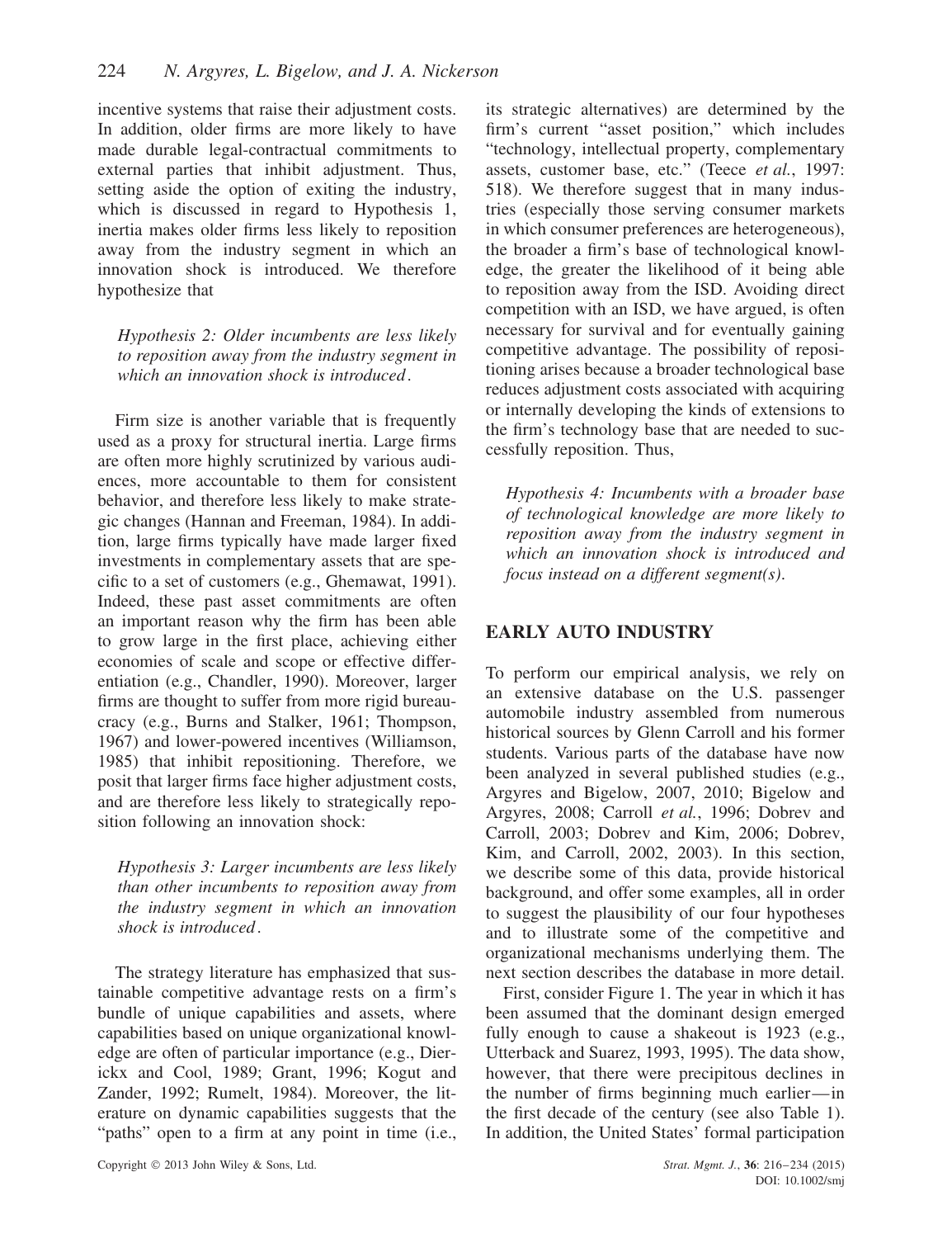

Figure 1. Exit, entry, and density of the early U.S. auto industry

in World War I began in April 1917 and ended in June 1919, which created a surge of new entrants that exceeded exits in 1920. However, by the next year, exits again exceeded entries and the number of firms resumed its decline, not to increase again until after World War II. The reason for the discrepancy in shakeout period dates is that the older data on which Suarez, Utterback and others relied was not comprehensive.

A quite plausible interpretation of our data, then, is that the auto industry shakeout attributed to the mid- and late 1920s actually began much earlier. It picked up speed in the 1920s, but did not begin in that decade. Exit rates were substantial starting in the early 1900s, and were briefly interrupted by a truly exogenous event: World War I and its aftermath. The database unfortunately does not contain information on the war-related production activities of the 1920 entrants. However, it seems likely that some, and perhaps many, of these entrants were hoping to capitalize on knowledge gained from fulfilling government contracts for production of armaments such as personnel carriers, ambulances, tanks, and other war-related industrial goods during the war. Most of these 1920 entrants exited within a few years.

Table 1 also includes figures on Ford's production of the Model T, which began on October 1, 1908, and peaked in 1923. Ford was a dominant player in the industry during this time, as shown by the evolution of its production share. The role of Ford as a dominant player has not been much discussed in analyses of the auto industry life cycle.

The introduction of the Model T was highly anticipated by auto dealers, but Ford was not fully prepared for the tremendous demand it generated. Production was "to order" during the first several months of its production, but by the spring of 1909, the company found that it lacked capacity to process new orders, and stopped taking them for two months (Nevins, 1954: 396). Ford began construction of its new, larger-scale Highland Park plant in 1909, but it was not completed until 1910. Even as it scrambled to increase production capacity, Ford found that it also lacked adequate marketing and distribution assets to handle the additional volume of output. During 1909–1913, Ford built a network of distribution offices ("branches") as well as several geographically dispersed assembly plants to reduce shipping costs. It also expanded its network of independent dealers (Nevins, 1954: 400–404).

By 1911, Ford was closer to meeting demand. In that year, production increased by 118 percent. In 1912, 1913, 1914, 1915, and 1916, Ford's production levels increased year over year by 12 percent, 114 percent, 83 percent, 63 percent and 48 percent, respectively. In the three years leading up to World War I, Ford accounted for about 50 percent of total industry production. This unanticipated surge of demand for the Model T has been widely written about, and the Model T is widely considered to be the most important car model ever introduced in the auto industry. Its popularity was largely driven by its ease of use, reliability, and low price.

One might think that because the Model T captured over a 50 percent market share at its peak, it was the *de facto* "dominant design." Recall, however, that a dominant design is defined in the literature as a single product *architecture* that becomes widely adopted in an industry, not a single *product* that becomes widely adopted (e.g., Utterback and Suarez, 1993). Indeed, for many years the Model T did not conform to the dominant design identified by Abernathy (1978) because it lacked, among other attributes, a closed body. (The elements of the dominant design for automobiles included internal combustion, watercooled engine in front, hydraulic brakes on all four wheels, left-hand-side steering wheel, four-gear transmission with shaft or floor shifter, electric ignition, and an all-closed steel body. The Model T did not contain all of these attributes until the 1920s.) As noted above, Abernathy (1978), Suarez and Utterback (1995), and others argue that the dominant design did not emerge until around 1923, whereas the Model T was introduced in late 1908. In any case, our analysis aims to help clarify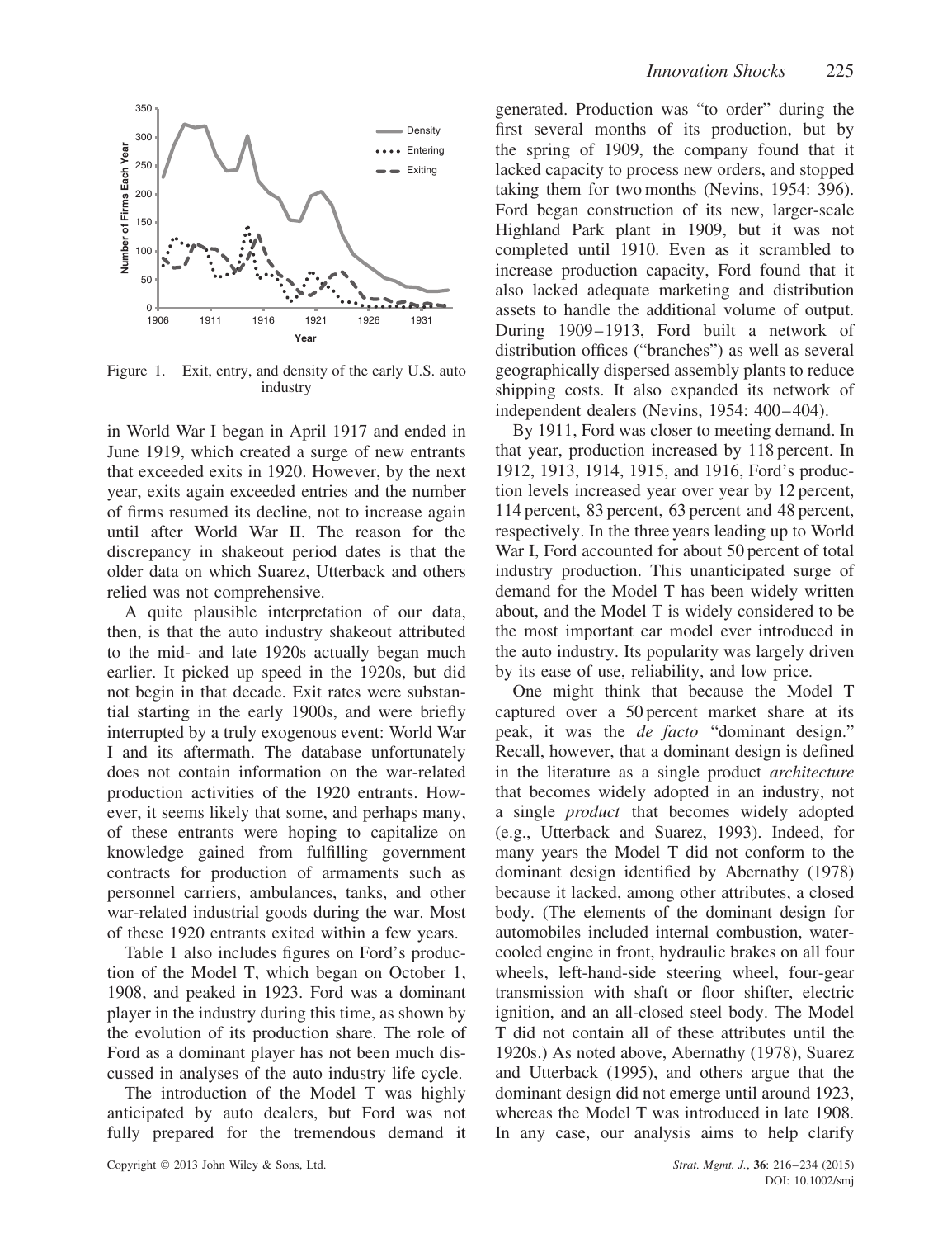| Year | Number<br>of firms | Industry<br>production | Ford's production | Annual increase<br>in Ford's production $(\%)$ | Ford's share of<br>industry production $(\%)$ |
|------|--------------------|------------------------|-------------------|------------------------------------------------|-----------------------------------------------|
| 1906 | 230                | 24,250                 | 8,729             | n/a                                            | 36                                            |
| 1907 | 285                | 33,200                 | 14,887            | 71                                             | 45                                            |
| 1908 | 323                | 43,000                 | 10,202            | $-31$                                          | 24                                            |
| 1909 | 317                | 63,500                 | 17,771            | 74                                             | 28                                            |
| 1910 | 320                | 123,990                | 32,053            | 80                                             | 26                                            |
| 1911 | 269                | 181,000                | 69,762            | 118                                            | 38                                            |
| 1912 | 241                | 199,319                | 170,211           | 12                                             | 39                                            |
| 1913 | 243                | 356,000                | 202,667           | 114                                            | 47                                            |
| 1914 | 303                | 461,500                | 308,162           | 83                                             | 91                                            |
| 1915 | 224                | 548,139                | 501,492           | 63                                             | 82                                            |
| 1916 | 203                | 895,930                | 734,811           | 47                                             | 25                                            |
| 1917 | 192                | 1,525,578              | 622,351           | $-15$                                          | 87                                            |
| 1918 | 155                | 1,745,792              | 435,898           | $-30$                                          | 49                                            |
| 1919 | 153                | 943,436                | 820,445           | 88                                             | 67                                            |
| 1920 | 197                | 1,651,625              | 419,517           | $-2$                                           | 69                                            |
| 1921 | 205                | 1,905,560              | 903,814           | 58                                             | 80                                            |
| 1922 | 181                | 1,686,813              | 1,179,257         | $-10$                                          | 47                                            |
| 1923 | 128                | 2,274,185              | 1,825,766         | 60                                             | 52                                            |
| 1924 | 95                 | 3,624,717              | 1,756,880         | $-6$                                           | 54                                            |
| 1925 | 80                 | 3,185,881              | 1,651,675         | $-3$                                           | 45                                            |
| 1926 | 67                 | 3,735,171              | 1,377,241         | $-14$                                          | 37                                            |

Table 1. Entry, exit, and production in the U.S. auto industry

See text for sources.

some of the confusion around the dominant design concept.

Ford's production levels dropped dramatically during World War I as its Rouge plant, construction of which began in 1917, was converted to produce Eagle Boats for the U.S. Navy, and as other parts of its production capability were converted for production of tanks and ambulances. In addition, private demand for Ford's cars no doubt dropped during wartime. In 1919, however, the last year of the war, Ford's production surged again. There were more substantial surges in 1921 and 1923.

These figures suggest a plausible alternative explanation for the pattern of exits in the auto industry. Rather than a shakeout simply being caused by the emergence of a dominant design around 1923, it seems quite likely that the shakeout was really started by the tremendous demand for Ford's Model T around 1910–1911. The shakeout gained steam after the dominant design emerged, but was arguably initiated much earlier.

It is also instructive to consider Ford's pricing behavior during this period. During 1908–1922, the price of Ford's Model T fell from \$440 to \$335, a 24 percent drop. An increase to \$393 in 1923 was followed by a decline to \$380 in 1924, and then by another 24 percent drop to \$290 in 1925

(Lester-Steele, 1960). These price declines were made possible by Ford's legendary production system based on interchangeable parts (Hounshell, 1984). (Ford's Model T may have represented process more than product innovation, whereas other innovation shocks may feature more product innovation.) Once again, economic logic suggests that these large price reductions by the dominant player—the player representing 40–50 percent of production output at key points—must have contributed to the elevated exit rates during the dominant design period.

Our price data, which covers 31 percent of the car model years in the population of U.S. auto firms, indicates that the unweighted mean car price during the period of our study was \$2,104, while the median price was \$1,695. Thus, Ford remained positioned in the low-end segment throughout the period. The mean auto price decreased throughout the period, likely reflecting attempts by surviving firms, especially those competing in the lowerprice segment, to maintain or reduce their price gaps with Ford.

Sales of Ford's Model T began to fall in 1924, and Ford's production dropped significantly in 1927 as it retooled to introduce the Model A in December of that year. Consumers were beginning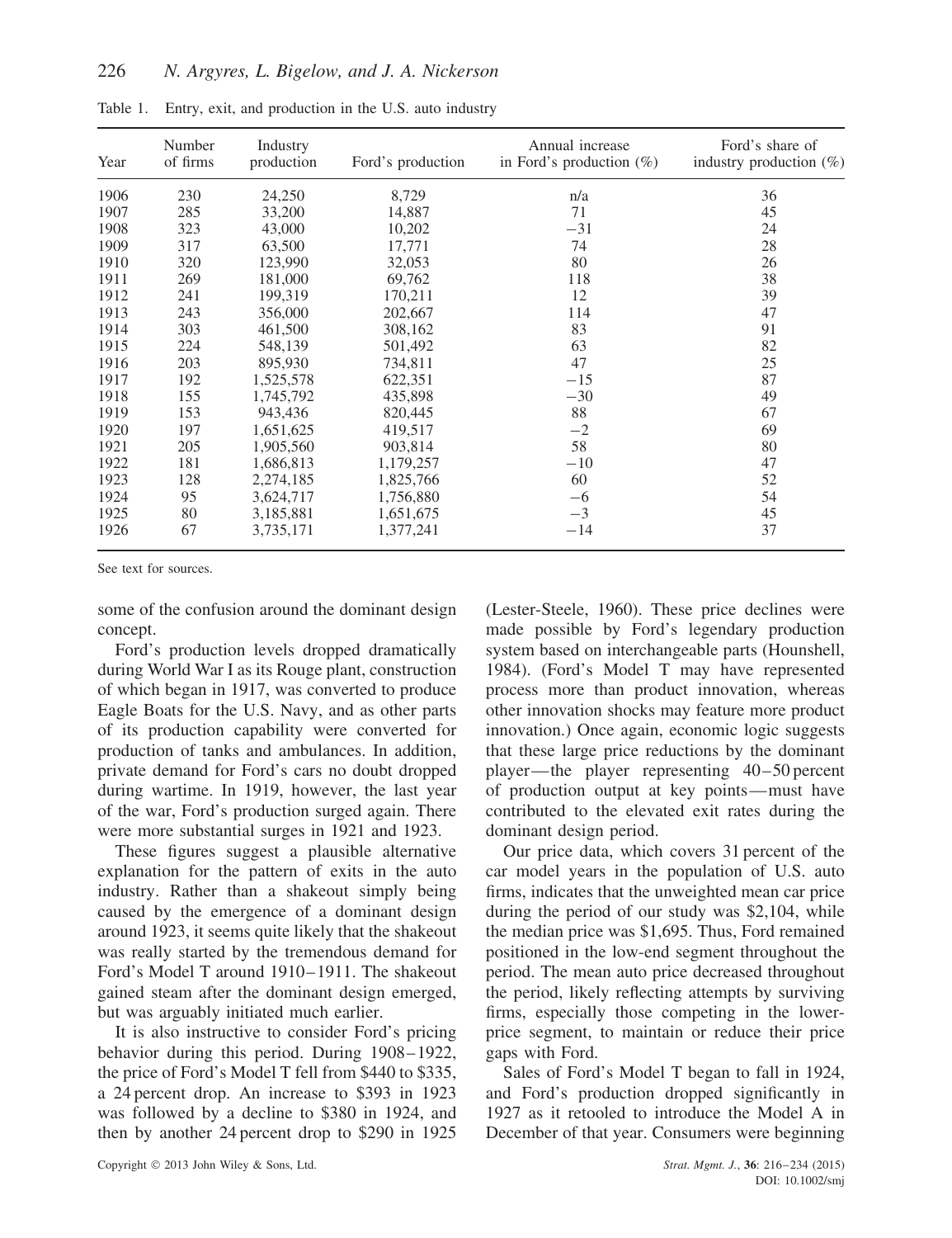to demand cars with more features than those offered by the relatively "stripped down" Model T (e.g., Kuhn, 1986). But because Ford was slow to introduce higher-priced, more differentiated models, General Motors was able to surpass Ford as market share leader in 1927, and maintained its lead for decades thereafter.

Our interpretation of the evolution of the early U.S. auto industry can be compared with that of Klepper. As noted above, Klepper's (1996, 2002) model of (and findings regarding) industry shakeouts is based on numerous early entrants gaining insuperable cost advantages through cumulative investments in process R&D. His model does not invoke dominant designs to explain industry shakeouts. These two points are quite consistent with our interpretation. However, Klepper (1997) interprets his data on entry, exit, and production in the early U.S. auto industry as consistent with the dominant design theory. Our more comprehensive data leads us to question that consistency. Moreover, differently from Klepper (1996), our data points to the role played by a *single* dominant firm at the time: Ford. Theories of industry life cycles are only just beginning to consider the roles of single dominant players and the strategic interactions they spark (e.g., De Figueiredo and Silverman, 2007).

It may be useful to consider some examples of firms in our data that faced the Follower's Dilemma that we analyze. The Arbenz Company is an example of a company that failed to reposition. When the Model T was introduced, Arbenz was producing a single model in the low horsepower segment. Managers attempted to reposition by producing 6- and 8-cylinder automobiles (much higher horsepower engines compared to the Model T), in order to avoid the competition created by Ford (*Motor Age*, August 1, 1915, v. 18: 152). To do so, it hired an engineer who had worked with those who had developed 8-cylinder engine technology. But other than this single engineer, Arbenz had no prior technical or organizational knowledge for producing larger cars. Arbenz ultimately continued to produce only a 4-cylinder model until it was forced to exit in 1917 (Kimes and Clark, 1989).

Nash Motors provides an example of a successfully repositioning firm. In 1916, Charles Nash, a former Buick executive, acquired the Thomas B. Jeffrey Company. Jeffrey at the time was producing two successful and innovative models: the Rambler, which featured an innovative hybrid engine and advanced starter and ventilation system, as well as one of the first successful four-wheel-drive vehicles, the Quad. The Rambler was a 25-hp car selling at a price that was 60–70 percent higher than the Model T, and while initially successful, its sales began to drop after the Model T was introduced. Within two years of acquiring Jeffrey, Nash was able to replace the Rambler with multiple car models in the mid-price range based on an innovative overhead valve engine to which newly recruited Buick engineers had contributed (Norbye, 1981). This example thus illustrates how a firm with a wider technological base (its two diverse models reflected its innovative engineers) was able to attract additional innovative engineers who helped the firm reposition away from the innovation shock of the Model T.

# **MODEL ESTIMATION**

The database for our study was constructed from a larger database that includes a range of information on auto companies and car components for virtually every auto producer in the U.S. auto industry during the period 1885–1981. From this data, we analyze the crucial period during which the shakeout occurred. The larger database was constructed from a variety of historical sources, especially Baldwin *et al.* (1987), Georgano (1982), Gunnell (1987), Kimes and Clark (1989), and Flammang and Kowalke (1989). Each of these sources represents the culmination of many years of research by historians, journalists, collectors, and others. The main difference between this database and those analyzed by previous studies of dominant design in the auto industry is that our database includes substantially more firms, especially smaller firms operating between 1905 and 1910.

Our analysis follows the general approach taken by Carroll *et al.* (1996) and Klepper (2006) in their survival analyses of the U.S. auto industry. We estimate a Gompertz hazard rate model of firm mortality because nonparametric analyses suggest that the Gompertz specification shows superior goodness of fit relative to the Weibull and other specifications. We conduct this analysis at the level of the firm rather than at the level of the car model because our theory is about firms.

Between 1908 and 1927, Ford produced only the Model T. We evaluate the effects of the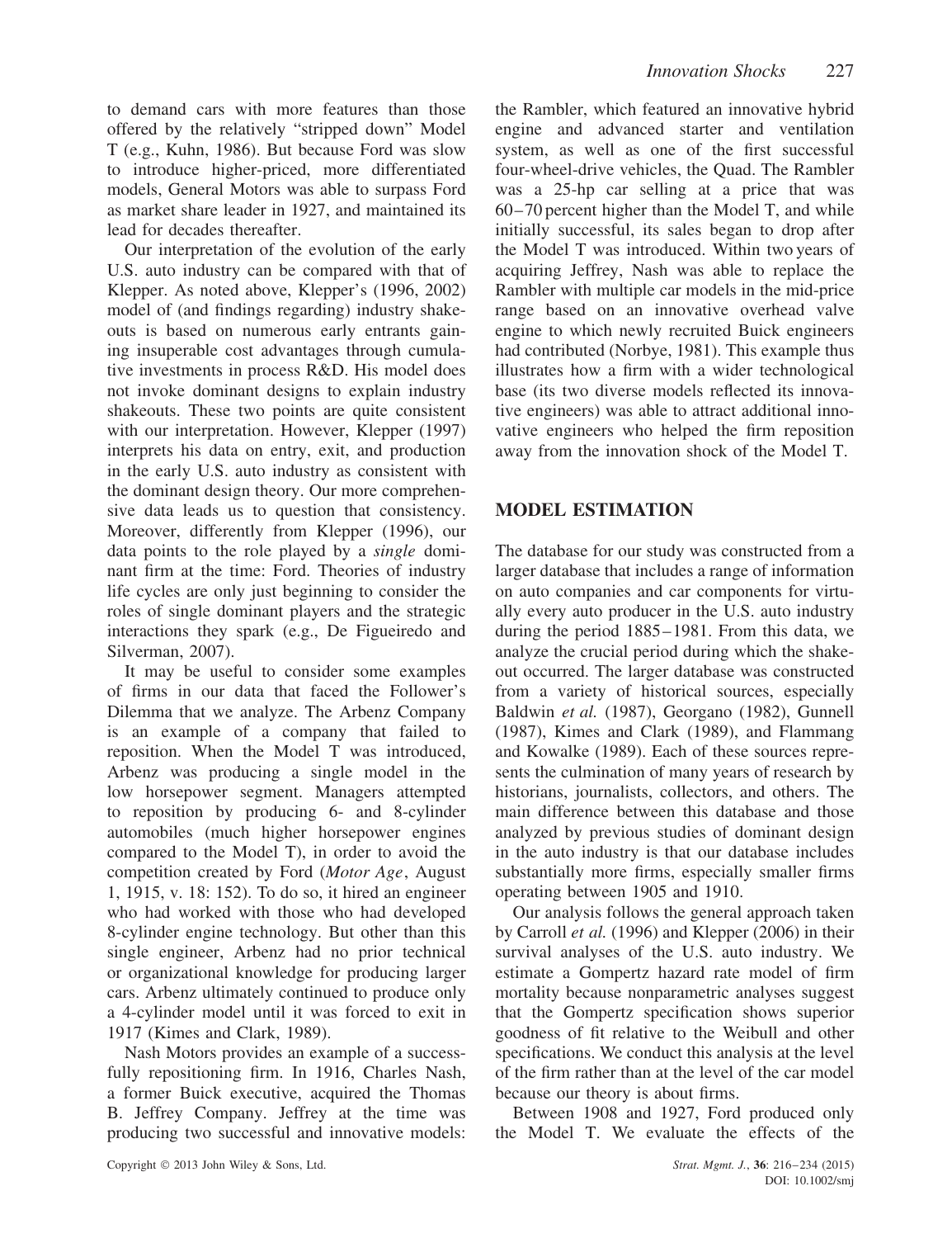Model T up to 1926, at which point its sales were declining substantially. While Ford began production of the Model T late in 1908, as discussed above, Ford was unable to fully meet the unanticipated and dramatic increase in demand until 1911. We therefore identify 1911 as the year in which we expect effects on industry exit from the innovation shock to begin to show in the data. For comparison's sake, we also evaluate the effects of Ford's production level from 1909 (because the Model T was introduced only in the last quarter of 1908) and from 1910.

Our first main independent variable is a dummy variable representing the industry segment in which the Model T was introduced. Recall that no other firm posed nearly the kind of competitive threat posed by Ford's Model T. Therefore, we assume that our dummy variable for LOW SEG-MENT would be picking up the effect of the ISD only. The price data from Lester-Steele (1960) indicates that this was the low-price segment in the industry. Thus, our LOW SEGMENT variable takes the value of 1 if a firm was positioned near the Model T at the low end of the market, and 0 otherwise.

Because our price data is not comprehensive, we identify those firms that participated in the lowest price segment using horsepower data. Our database includes information on the horsepower of the car models sold by each firm in the population (some firms produced multiple car models in a given year during this period, though most did not). Horsepower was used as the basis for measuring organizational niches in organizational ecology studies using data upon which we draw (e.g., Dobrev, Kim, and Hannan, 2001; Dobrev *et al.*, 2002). Organizational niches are similar to notions of industry segments. Indeed, in the sample of firms on which we have price data, the correlation between model price and model horsepower is 0.5 ( $p < 0.04$ ). We identify firms as competing directly with Ford if they produced a vehicle with a horsepower  $\leq 25$  (LOW SEGMENT = 1; otherwise  $= 0$ ). We chose 25 as our cut-off because the Model T's horsepower was 20 or 22 (depending on the model year) during our period of interest, and because the distribution of minimum horsepower shows a large, natural break at 25 in our data over the relevant time period. The next natural break in the data comes at a horsepower level of 50. We therefore identify a middle segment between 26 and 50 (MID SEGMENT). Our omitted category

is the high-end segment consisting of cars with horsepower levels greater than 50. Thus, based on Hypothesis 1, we predict a positive and significant sign for the coefficient on LOW SEGMENT, indicating a significantly greater hazard of exit associated with the arrival of the innovation shock in the low price segment.

We might also expect the competitive effects of the innovation shock to spill over to some degree into the middle segment, although our framework suggests that the effect would be weaker than for the low segment. We might therefore expect a positive but smaller coefficient estimate on the MID SEGMENT variable. We also included control variables from our database that have been shown by Carroll *et al.* (1996) and Klepper (2006) to be (positively) associated with firm survival in the auto industry, and by others to have similar effects in other industries (e.g., Dunne, Roberts, and Samuelson, 1988): firm age (AGE), log of firm size (LOG SIZE), and pre-entry experience (if entered from a related industry,  $DEALIO = 1$ ; otherwise  $= 0$ ). These variables are all expected to carry negative and significant signs. We also included a variable, NUMODEL, which measures the number of car models produced by the firm in the year in question. This variable is meant to capture possible economies of scope that could contribute to survival chances. We added the log of gross national product (LOG GNP) to proxy for macroeconomic conditions that might impact firm exit rates.

Population ecology emphasizes the role of density and density squared in driving exit rates. Including both of these variables in our regressions would not be appropriate, however, because we study the population well after the industry's birth. Population ecology predicts an inverse-U relationship between density and exit rates only in data that begin from population birth (Carroll and Hannan, 2000). The time frame for our study begins only after the very earliest stage of industry development in which, according to population ecology, "legitimacy" was increasing, and instead focuses exclusively on the later "competition for resources" stage. We therefore include a measure of density alone (DENSITY), expecting a positive coefficient estimate on that variable's coefficient (rather than the negative one found in ecological studies) given our focus on the period of elevated exit rates.

Finally, we constructed two dummy variables to account for historical events in the industry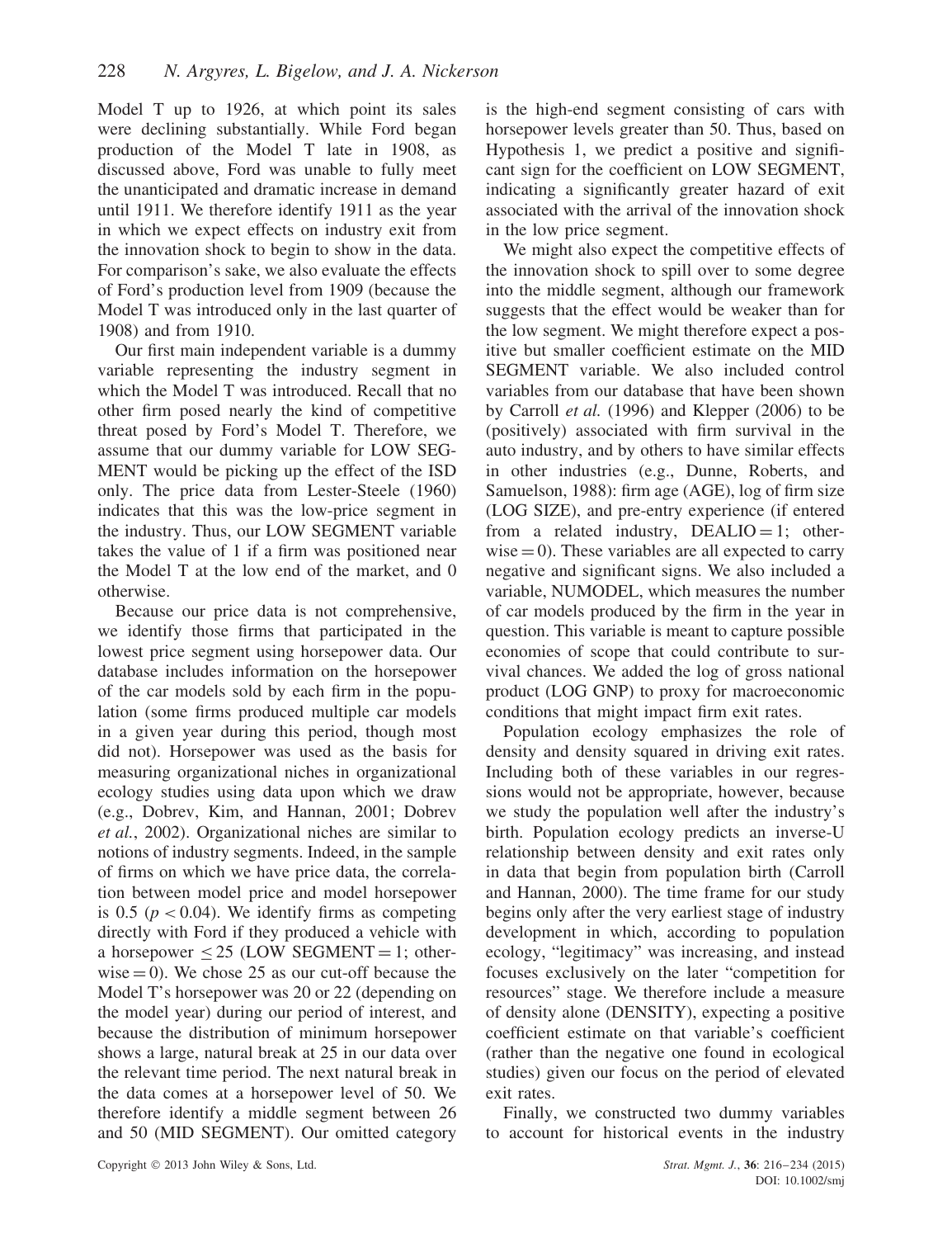that we expect would affect exit rates. WWI takes the value of 1 for the years 1917–1918, and 0 otherwise. This controls for the period during which the U.S. participated in World War I. DOMINANT DESIGN takes the value of 1 for the years 1923–1926, representing the time frame in which there is agreement that the dominant design emerged. We predict a positive and significant sign on this variable, consistent with the notion that the dominant design did accelerate the increase in exit rates when it finally emerged.

To test Hypothesis 2 to Hypothesis 4, which focus on those firms that remained in the industry but were at risk of repositioning, we construct a subpopulation consisting of data on only those firms that were active in the lowest industry segment between 1906 and 1926 (i.e., did not exit the industry during that period). For those firms that repositioned from the low segment to some other segment during the period, we coded the time at which the repositioning occurred. We conducted a hazard rate analysis on this subpopulation, seeking to predict which firms were more or less likely to reposition out of the low segment (but not leave the industry) after the introduction of the Model T. We again used the Gompertz specification, although our results are robust to Weibull specification. Because our subpopulation by construction did not exit the industry, we omit DENSITY from our estimation here. Hypothesis 3 predicts a (more) negative and significant coefficient on the AGE variable for the post-innovation shock period compared to the pre-innovation shock period, reflecting organizational inertia. Hypothesis 3 makes a similar prediction with regard to LOG FIRM SIZE. Hypothesis 4 predicts that producers of more car models were more likely to reposition out of the segment after the innovation shock. We therefore expected a (more) positive and significant sign on the coefficient estimate for NUMODEL for the post-innovation shock period compared to the pre-innovation shock period.

#### **EMPIRICAL RESULTS**

Table 2 contains descriptive statistics and definitions of the variables used in the study. We note the high correlations between AGE, SIZE, and NUMODEL. These correlations may tend to inflate the standard errors in our regressions. However, the coefficient estimates for each of these variables carry the expected signs at expected significance levels, suggesting that the underlying relationships we are theorizing about are not being masked by excessive multicollinearity. The variance inflation factors for all covariates are below 3.0.

Table 3 shows the coefficient estimates for the regressions aimed at examining our hypotheses. The estimation of Model 1, which covers years 1909–1926, yields expected coefficient estimates. Firm size, age, number of models, and related preentry experience all improve the average firm's survival chances, consistent with prior findings with the various subsets of this dataset (e.g., Argyres and Bigelow, 2007; Carroll *et al.*, 1996), as well as with other auto industry databases (Klepper, 2006). GNP's positive and significant

Table 2. Variable descriptions, descriptive statistics, and intercorrelations

|                |                    | Mean   | S.D.  |         | 2       | 3              | 4             | 5            | 6               |         | 8       | 9       |
|----------------|--------------------|--------|-------|---------|---------|----------------|---------------|--------------|-----------------|---------|---------|---------|
| 1              | AGE                | 2.90   | 4.60  |         |         |                |               |              |                 |         |         |         |
| 2              | LOG SIZE           | 2.60   | 3.10  | 0.57    |         |                |               |              |                 |         |         |         |
| 3              | <b>DEALIO</b>      | 0.45   | 0.50  | 0.15    | 0.10    |                |               |              |                 |         |         |         |
| $\overline{4}$ | LOG GNP            | 4.70   | 0.24  | 0.31    | 0.29    | $-0.18$        |               |              |                 |         |         |         |
| 5              | LOG NUMODEL        | 0.41   | 0.57  | 0.61    | 0.56    | $-0.09$        | 0.59          |              |                 |         |         |         |
| 6              | DOMINANT DESIGN    | 0.08   | 0.27  | 0.37    | 0.27    |                | $0.03 -0.09$  | 0.42         |                 |         |         |         |
| 7              | <b>WWI</b>         | 0.07   | 0.26  | 0.38    | 0.28    |                | $0.04 - 0.09$ | 0.43         | 0.97            |         |         |         |
| 8              | <b>DENSITY</b>     | 246.70 | 79.80 | $-0.11$ | $-0.05$ | $0.00^{\circ}$ |               | $0.02 -0.40$ | $-0.29$         | $-0.29$ |         |         |
| 9              | <b>LOW SEGMENT</b> | 0.59   | 0.49  | $-0.34$ | $-0.28$ | $-0.02$        | 0.19          |              | $-0.47$ $-0.19$ | $-0.28$ | 0.07    |         |
| 10             | MID SEGMENT        | 0.15   | 0.35  | 0.21    | 0.16    | 0.01           | $-0.02$       | 0.28         | 0.01            | 0.21    | $-0.11$ | $-0.30$ |

Variable descriptions: AGE = firm age in years; LOG SIZE = log of firm size in number of units sold; DEALIO = 1 if firm has preentry experience from a related industry, else 0; LOG GNP =  $log$  of gross national product; MULTI MODEL = 1 if firm produced more than 1 car, else = 0; DOMINANT DESIGN = 1 for the years 1923 onward, else = 0; WWI = 1 for the years 1917–1918,  $else = 0; DENSITY = number of firms in each year; LOW SEGMENT = 1 if vehicle horsepower is less than or equal to 25, else = 0;$ MID SEGMENT = 1 if vehicle horsepower is greater than 25 and less than 50, else = 0.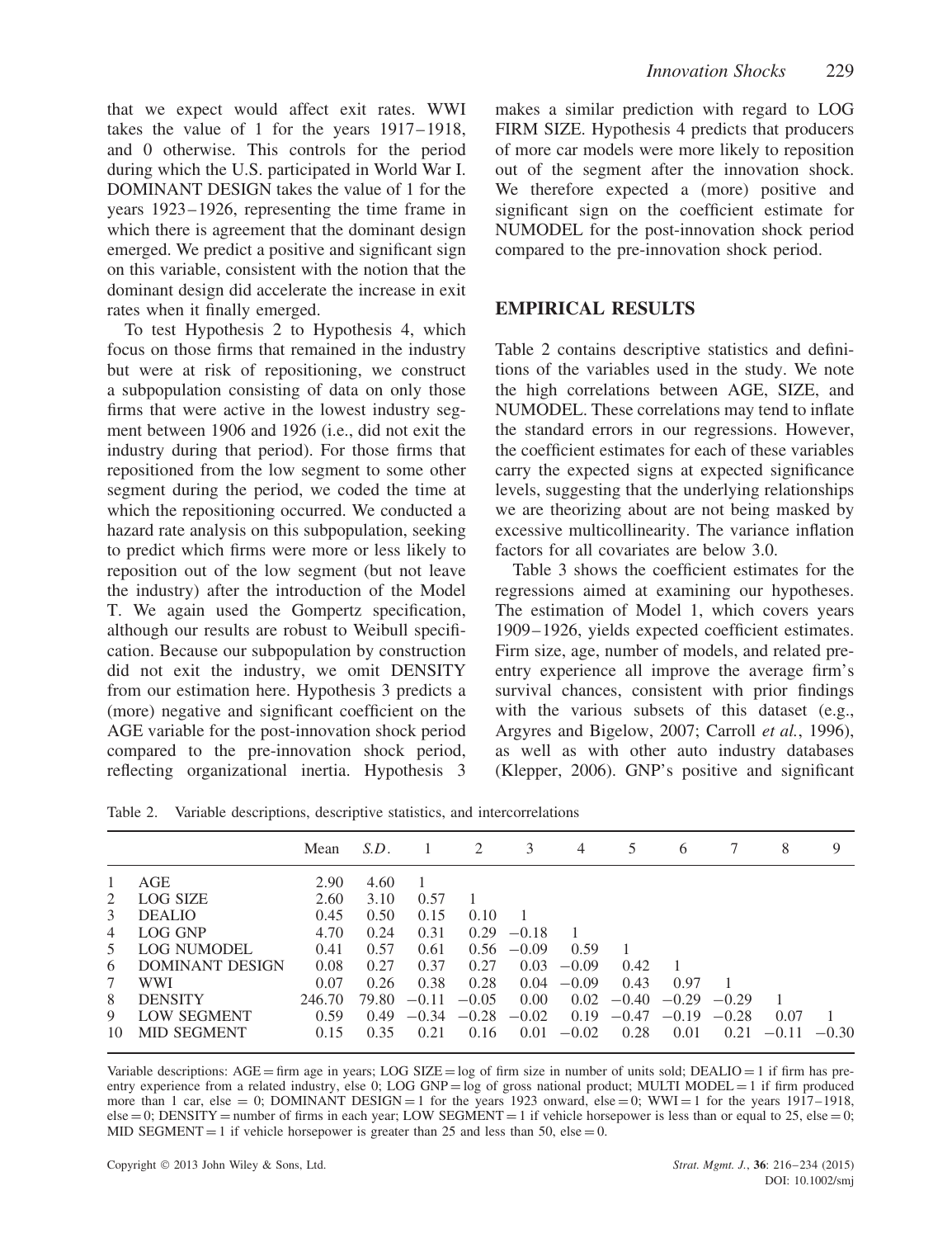|                                     | Model 1    | Model 2                  | Model 3                  | Model 4                      | Model 5                       |
|-------------------------------------|------------|--------------------------|--------------------------|------------------------------|-------------------------------|
|                                     | 1909-1926  | 1909-1926                | $1910 - 1926$            | $1911 - 1926$                | $1911 - 1926$                 |
| AGE                                 | $-0.78***$ | $-0.78***$               | $-0.84***$               | $-0.90***$                   | $-0.90***$                    |
|                                     | (0.09)     | (0.09)                   | (0.09)                   | (0.10)                       | (0.10)                        |
| <b>LOG SIZE</b>                     | $-0.23***$ | $-0.23***$               | $-0.24***$               | $-0.25***$                   | $-0.25***$                    |
|                                     | (0.02)     | (0.02)                   | (0.02)                   | (0.02)                       | (0.02)                        |
| <b>DEALIO</b>                       | $-0.13**$  | $-0.13**$                | $-0.16**$                | $-0.19**$                    | $-0.19**$                     |
|                                     | (0.07)     | (0.07)                   | (0.08)                   | (0.09)                       | (0.09)                        |
| <b>LOG NUMODEL</b>                  | $-0.60***$ | $-0.59***$               | $-0.56***$               | $-0.52***$                   | $-0.52***$                    |
|                                     | (0.11)     | (0.11)                   | (0.12)                   | (0.13)                       | (0.13)                        |
| <b>LOG GNP</b>                      | $3.03***$  | $3.05***$                | $4.66***$                | $8.10***$                    | $8.02***$                     |
|                                     | (0.56)     | (0.53)                   | (0.70)                   | (1.24)                       | (1.24)                        |
| <b>WWI</b>                          | $-2.01***$ | $-2.01***$               | $-2.21***$               | $-2.70***$                   | $-2.71***$                    |
|                                     | (0.26)     | (0.26)                   | (0.27)                   | (0.31)                       | (0.31)                        |
| <b>DENSITY</b>                      | $.005***$  | $.005***$                | $.007***$                | $.009***$                    | $.009***$                     |
|                                     | (0.001)    | (0.001)                  | (0.001)                  | (0.002)                      | (0.001)                       |
| <b>DOMINANT</b>                     | $2.72***$  | $2.74***$                | $2.90***$                | $3.19***$                    | $3.20***$                     |
| <b>DESIGN</b><br><b>LOW SEGMENT</b> | (0.24)     | (0.24)<br>0.07<br>(0.08) | (0.24)<br>0.11<br>(0.08) | (0.26)<br>$0.16**$<br>(0.09) | (0.26)<br>$0.21***$<br>(0.10) |
| <b>MID SEGMENT</b>                  |            |                          |                          |                              | 0.16<br>(0.12)                |
| <b>CONSTANT</b>                     | $-17.0***$ | $-17.1***$               | $-25.4***$               | $-42.9***$                   | $-42.6***$                    |
|                                     | (2.94)     | (2.93)                   | (3.65)                   | (6.44)                       | (6.43)                        |
| Gamma                               | $0.70***$  | $0.71***$                | $0.76***$                | $0.83***$                    | $0.83***$                     |
|                                     | (0.08)     | (0.08)                   | (0.09)                   | (0.10)                       | (0.10)                        |
| No. of observations                 | 3,648      | 3,648                    | 3,284                    | 2,909                        | 2,909                         |
| Log likelihood                      | $-1067.8$  | $-1067.4$                | $-899.8$                 | $-742.0$                     | $-741.0$                      |
| No. of subjects                     | 887        | 887                      | 797                      | 625                          | 625                           |
| Prob $> \chi^2$                     | 0.000      | 0.000                    | 0.000                    | 0.000                        | 0.000                         |

Table 3. Gompertz hazard rate of industry exit models

Standard errors are in parentheses.

\*\*\**p* < 0.01; \*\**p* < 0.05; \**p* < 0.1; one-tailed test.

effect likely reflects auto supply outstripping demand as the economy grew over the period as a whole. Models 2 and 3 include LOW SEGMENT, with Model 2 estimated on data starting in 1909, and Model 3 beginning in 1910. The coefficient estimate on LOW SEGMENT is positive but nonsignificant in these two models, providing no support for Hypothesis 1. However, as explained above, Ford was not able to fully meet demand for the Model T until 1911. Models 4 and 5 restrict the estimation to 1911, and in those regressions, the coefficient estimate on LOW SEGMENT becomes positive and statistically significant, thus we cannot reject Hypothesis 1. The lag between the introduction of the Model T and its impact on exit likely resulted from constraints on Ford's production and distribution capacity in the first couple of years after introducing the Model T.

Model 5 adds the variable MID SEGMENT, whose coefficient estimate is positive but not

statistically significant. This indicates that the competitive effects from the innovation shock did not spill over into the middle segment significantly more than they spilled over into the high-end segment (the omitted category). However, the estimate is consistent with our assumption that the middle segment (as well as the high segment) to which many firms fled after the innovation shock was introduced did in fact offer more defensible positioning, likely because of the numerous types of differentiated positions distant from the Model T that could be established in the segment (Argyres and Bigelow, 2010).

The dummy variable for the dominant design period, DOMINANT DESIGN, carries a large positive coefficient estimate across all models in Table 3. This finding is consistent with the emergence of a dominant design leading to an increase in exit rates. It also is consistent with our own arguments about innovation shocks. Note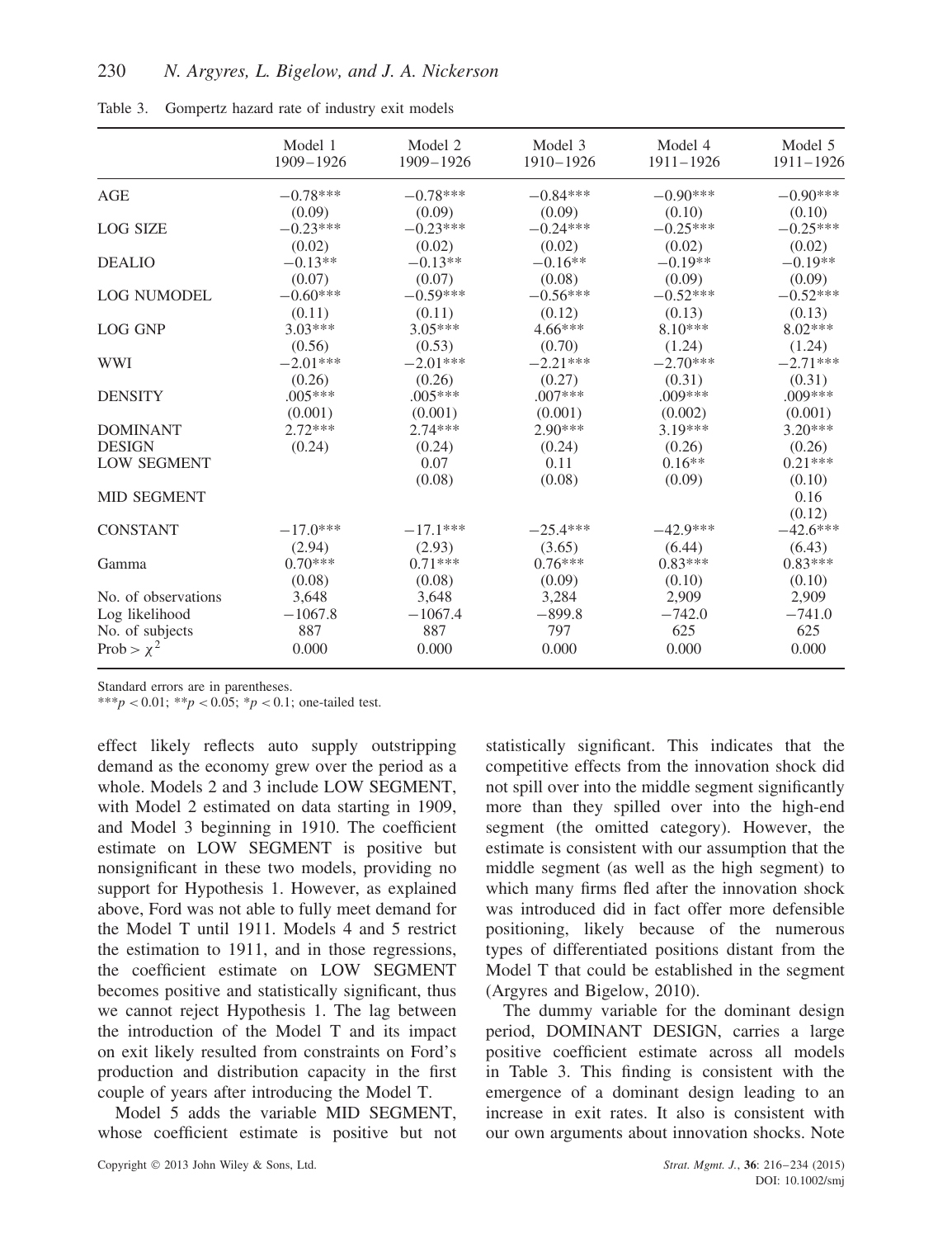that the coefficient for DD is much larger than the coefficient for LOW SEGMENT. The smaller coefficient on LOW SEGMENT suggests that it was the innovation shock that *initiated* the industry shakeout, even if the emergence of the dominant design later had a large effect. As we argue above, an innovation shock can set off a set of industry dynamics that can lead to the later emergence of a dominant design, so the two variables do not represent rival theories of shakeouts, but rather are part of the same dynamic. The innovation shock is key to understanding the dynamic in full.

Table 4 provides regression results on data that include the subpopulation of low segment firms only. The regressions examine the likelihood of low segment firms repositioning to other segments, while remaining in the industry until at least 1926. Model 6 is limited to the pre-innovation shock period of 1906–1910, while Model 7 examines the post-innovation shock period. We omit DENSITY, DOMINANT DESIGN, and WWI from the regressions for ease of comparison with Models 4 and 5, and because we have no reason to suggest that these covariates should influence segment repositioning (as opposed to industry exit). Because strategic repositioning is not discussed in population ecology, that literature provides no theoretical or empirical precedence for including industry or segment density in our regression on repositioning. In unreported regression models that included these three omitted covariates, we found that the signs, magnitudes, and statistical significance of our main variables are essentially the same as those found in Models 6 and 7.

The coefficient estimate on AGE in Model 6 is positive and significant, while it is negative and significant in Model 7. This implies that older firms were significantly less likely to exit the low segment after the innovation shock occurred there, consistent with Hypothesis 2. The positive and significant coefficient on AGE in Model 6 likely reflects the fact that, early in the industry's history, organizational inertia was not a major factor limiting repositioning, because firms were not yet old enough to have developed significant such inertia. The coefficient estimate on LOG FIRM SIZE is negative in Model 7, as predicted, but is not statistically significant. Thus, no evidence is found in support of Hypothesis 3.

Finally, the coefficient for NUMODEL is positive and significant in Model 7, while negative in Model 6, providing support for Hypothesis 4.

|                     | Model 6<br>1906-1910 | Model 7<br>$1911 - 1926$ |
|---------------------|----------------------|--------------------------|
| AGE                 | $0.04***$            | $-0.43***$               |
|                     | (0.02)               | (0.05)                   |
| <b>LOG SIZE</b>     | 0.03                 | $-0.01$                  |
|                     | (0.02)               | (0.02)                   |
| <b>LOG NUMODEL</b>  | $-0.48***$           | $0.35***$                |
|                     | (0.10)               | (0.08)                   |
| <b>DEALIO</b>       | $-0.33***$           | $-0.18**$                |
|                     | (0.10)               | 0.27                     |
| LOG GNP             | .94                  | $3.73***$                |
|                     | (1.04)               | (0.73)                   |
| <b>CONSTANT</b>     | $-6.14$              | $-19.8***$               |
|                     | (4.86)               | (3.54)                   |
| Gamma               | $0.33***$            | $0.58***$                |
|                     | (0.05)               | (0.18)                   |
| No. of observations | 2,106                | 2,042                    |
| Log likelihood      | $-832.9$             | $-427.5$                 |
| No. of subjects     | 418                  | 444                      |
| Prob $> \chi^2$     | 0.000                | 0.000                    |

Standard errors are in parentheses.

\*\*\**p* < 0.01; \*\**p* < 0.05; \**p* < 0.1; one-tailed test.

This implies that firms producing a larger number of models, reflecting a broader technological base, were more likely to reposition away from the low end segment after the innovation shock arrived. Thus, while the positive and significant coefficient estimate on NUMODEL in Model 6 suggests that firms with a broader technology base were more likely to establish themselves in the low-end segment prior to the shock, the Model 7 result implies that they were also better able to reposition away from that segment after the shock.

### **DISCUSSION AND CONCLUSION**

The notion of an innovation shock design offers a new approach to understanding the strategic management of industry evolution prior to the arrival of the so-called dominant design. Like Klepper (1996, 1997, 2002), we suggest that important industry dynamics play out long before a dominant design emerges or a shakeout occurs. Differently from Klepper, however, our theory is predicated upon the discovery, from an innovation shock, of substantial unanticipated demand. The arrival of this new information launches a set of industry dynamics, especially a rise in exit rates. We emphasize that often it is one pioneering firm's innovation shock design that triggers the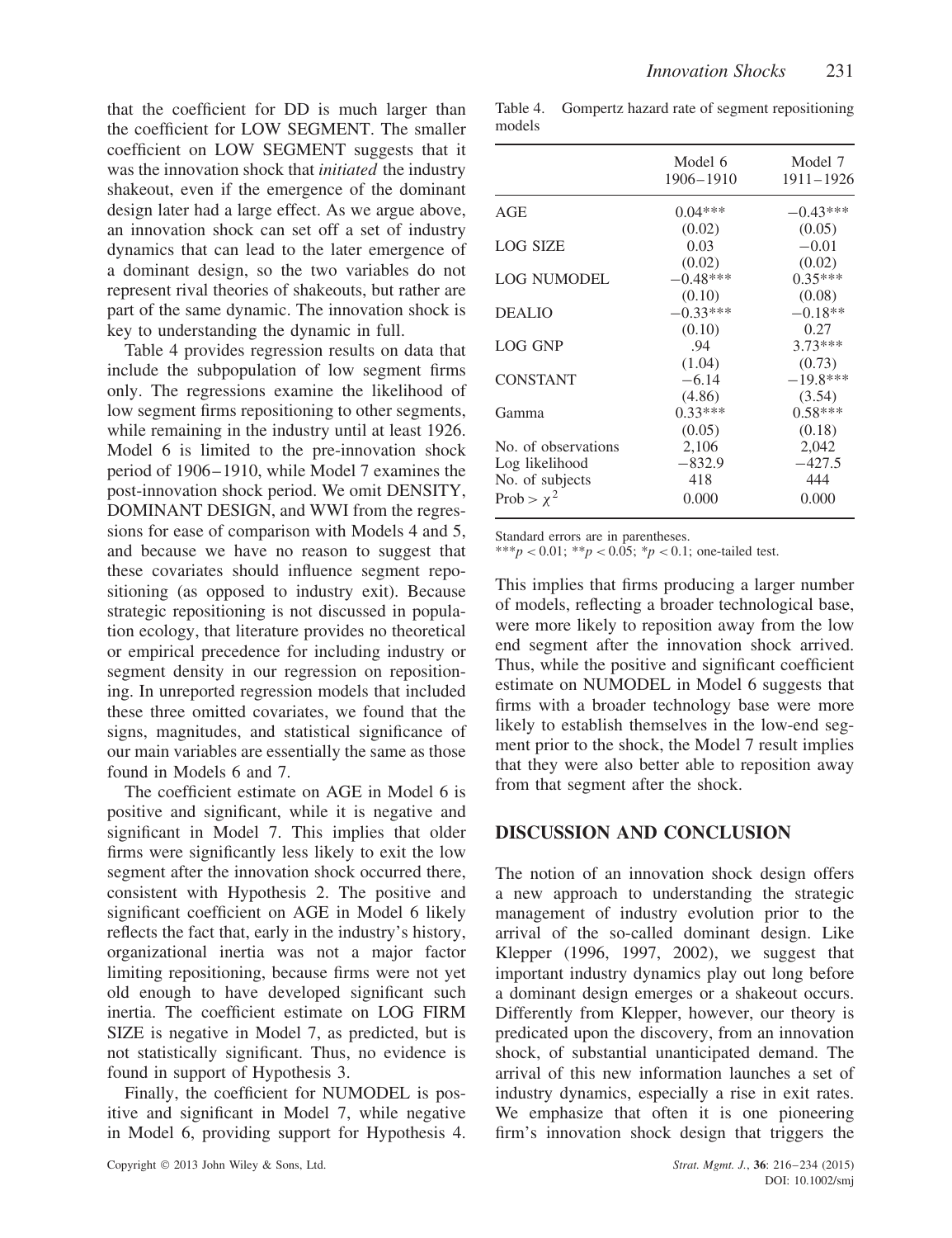industry dynamics from which the dominant design, only later, emerges.

We also argue that an innovation shock creates a Follower's Dilemma that launches a series of responses by rivals and potential competitors. Empirical analysis provides preliminary support for our hypotheses that an innovation shock stimulates exit from the industry, and especially exit from the industry segment in which the shock occurs. It also suggests that comparative adjustment costs play an important role in determining which firms reposition in response to an innovation shock.

From a strategic management perspective, our theory offers an advance over the dominant design literature by highlighting a vital role of strategic choice. In particular, when faced with an innovation shock, managers have the responsibility to explore and identify alternative strategies for exit, entry, or repositioning, and estimate the attendant comparative adjustment costs for each alterative considered. Although not elaborated in this paper, managers also are responsible for leading and implementing these strategies, thereby coping with inertia and managing adjustment costs. In contrast, the dominant design literature offers only a limited role for managers or for strategic management.

Our hypotheses and empirical analyses are appropriately characterized as exploratory. Our primary focus in this paper is to introduce and begin to develop a new and potentially impactful concept. The empirical portion of the paper focuses on the industry exemplar with reference to which much of the dominant design literature developed—U.S. automobiles. This industry is therefore particularly appropriate for exploring the concept of innovation shocks and for evaluating its contribution over and above that of the concept of dominant design.

We suggest that future research build on the innovation shock design concept. For example, it is important to identify the key characteristics of innovation shock designs, and to understand the conditions under which they become or do not become dominant designs. Anecdotal observation suggests that there is variance on both of these counts across innovation shocks, indicating opportunities for further theoretical development. In addition, future conceptual work could seek to provide a theoretical foundation for the emergence of Porter's (1980) typology of strategies: low cost, differentiation, and focus. We suspect that the typologies often emerge because of a Follower's Dilemma. Developing this theoretical antecedent would provide a more integrated and cumulative theoretical perspective for the positioning school in strategic management. In addition, a broad research in strategy focuses on entry, exit, and repositioning decisions (including mergers and acquisitions), but a review of this literature suggests to us that rarely are the antecedents of these strategic moves in terms of industry evolution identified and integrated into the theoretical explanation of the decisions. We therefore posit that building a theory to connect innovation shocks with these other decisions may provide the foundation for a more integrative theoretical framing of a wide variety of strategic decisions.

Finally, we believe there is much value to be added to the strategic management literature especially to notions of dynamic capabilities—by developing a more thorough and comprehensive theory of comparative adjustment costs. Doing so may enable the prediction of best responses whether they involve exit, entry, or repositioning, which not only may be of value for advancing understanding of competitive dynamics but also prove valuable for managers attempting to strategically manage their organizations.

We aimed in this paper to challenge the foundations of the dominant design literature, and to draw new insights about implications for competition and strategic management. In contrast to the literature's focus on the supply side and the exogenous emergence of dominant designs leading to industry shakeouts, we introduced the notion of an innovation shock, which emphasizes the role of the arrival of an unanticipated, sudden, and substantial demand for a particular composition of product and service elements. We argued that an innovation shock initiates a Follower's Dilemma that triggers a set of industry dynamics involving firm strategies of imitating, repositioning, exiting, and entering. Critical to predicting which strategy followers choose is the magnitude of their adjustment costs associated with alternate strategic moves. While the paper does not offer a comprehensive theory of comparative adjustment costs, it nonetheless offers an initial framework within which to assess them. Implicit in the concept of an innovation shock is the view that managers—and strategic management—matter for identifying alternative strategies and their attendant adjustment costs, as well as for leading and implementing adaptations.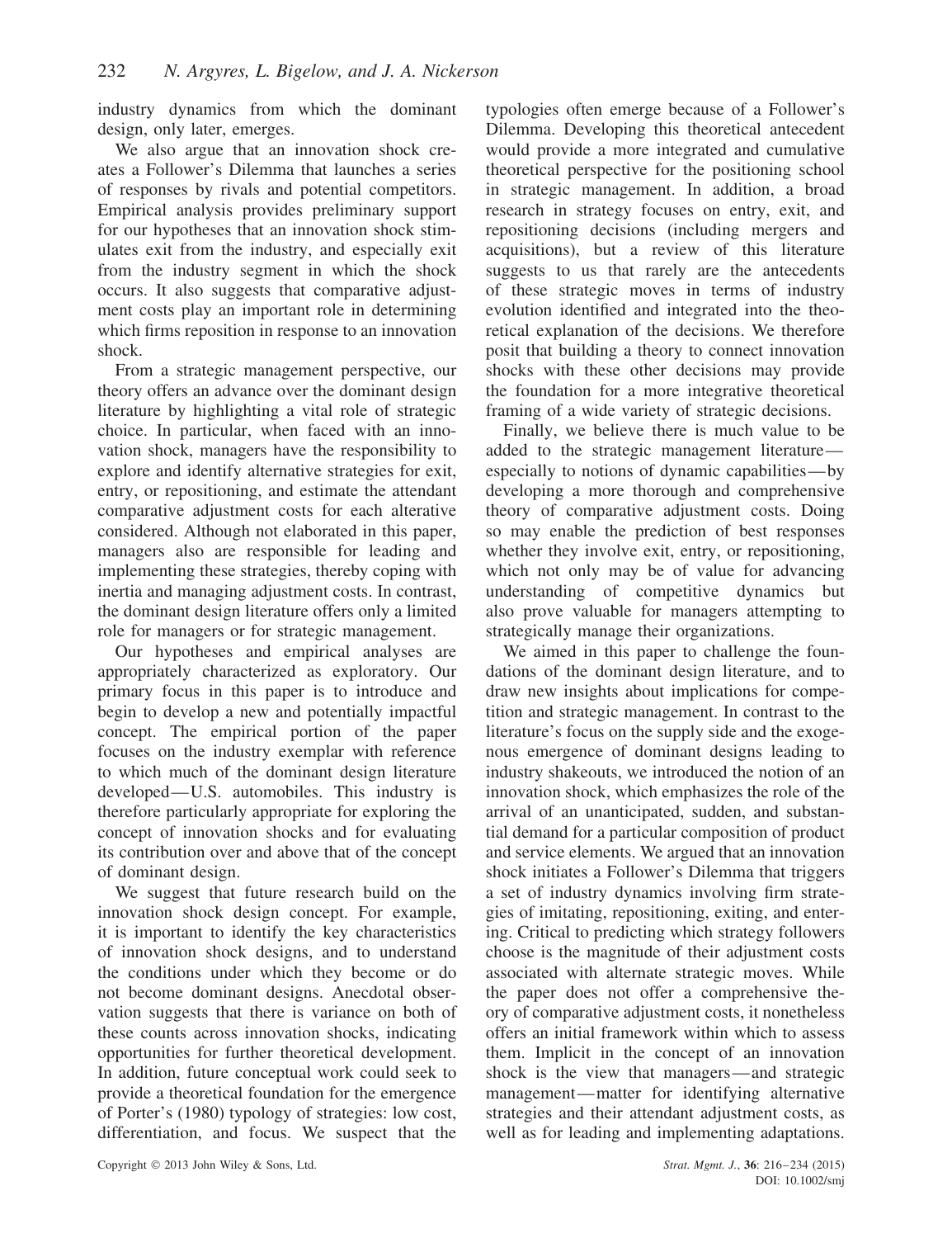#### **ACKNOWLEDGEMENTS**

We thank the co-editor, Will Mitchell, and two reviewers for helpful comments. For valuable feedback we also thank audiences at, and reviewers for, the Academy of Management Meetings and Strategic Management Society Conference, as well as participants in the strategy seminars at the following universities: University of Toronto, University of Western Ontario, University of Carlos III Madrid, and INSEAD.

#### **REFERENCES**

- Abernathy WJ. 1978. *The Productivity Dilemma: Roadblock to Innovation in the Automobile Industry*. Johns Hopkins University Press: Baltimore, MD.
- Abernathy WJ, Utterback J. 1978. Patterns of industrial innovation. *Technology Review* **80**(7): 40–47.
- Amburgey T, Kelly D, Barnett W. 1993. Resetting the clock: the dynamics of organizational change and failure. *Administrative Science Quarterly* **38**(1): 51–73.
- Anderson P, Tushman M. 1990. Technological discontinuities and dominant design: a cyclical model of technology change. *Administrative Science Quarterly* **35**(4): 604–633.
- Argyres N, Bigelow L. 2007. Does transaction misalignment matter for firm survival across all stages of the industry lifecycle? *Management Science* **53**(8): 1332–1345.
- Argyres N, Bigelow L. 2010. Innovation, modularity and vertical de-integration: evidence from the early U.S. auto industry. *Organization Science* **21**(4): 842–853.
- Argyres N, Liebeskind J. 1999. Contractual commitments, bargaining power and governance inseparability: incorporating history into transaction cost theory. *Academy of Management Review* **24**(1): 49–63.
- Baldwin N, Georgano GN, Sedgewick M, Laban B. 1987. *The World Guide to Automobile Manufacturers*. Facts on File: New York.
- Barnett W. 2008. *The Red Queen Among Organizations: How Competitiveness Evolves*. Princeton University Press: Princeton, NJ.
- Barnett W, Freeman J. 2001. Too much of a good thing? Product proliferation and organizational failure. *Organization Science* **21**(5): 539–558.
- Barney J. 1986. Strategic factor markets: expectations, luck and business strategy. *Management Science* **32**(10): 1231–2144.
- Bigelow L, Argyres N. 2008. Transaction costs, industry experience and make-or-buy decisions in population of early U.S. auto firms. *Journal of Economic Behavior & Organization* **66**(3–4): 791–807.
- Burns T, Stalker G. 1961. *The Management of Innovation*. Tavistock: London, UK.
- Carroll G. 1985. Concentration and specialization: dynamics of niche width in populations of

1262–1283. Carroll G, Bigelow L, Seidel M-D, Tsai L. 1996.

The fates of *de novo* and *de alio* producers in the American automobile industry 1885–1981. *Strategic Management Journal*, (Summer) Special Issue **17**: 117–137.

organizations. *American Journal of Sociology* **90**(6):

- Carroll G, Hannan M. 1995. *Organizations in Industry: Strategy, Structure and Selection*. Oxford University Press: New York.
- Carroll G, Hannan M. 2000. *The Organizational Demography of Corporations and Industries*. Princeton University Press: Princeton, NJ.
- Caves R, Crookell H, Killing JP. 1983. The imperfect market for technology licenses. *Oxford Bulletin of Economics and Statistics* **45**(3): 259–267.
- Chandler A. 1990. *Scale and Scope: The Dynamics of Industrial Capitalism*. Belknap Press: Cambridge, MA.
- Christensen C, Suarez F, Utterback J. 1998. Strategies for survival in fast-changing industries. *Management Science* **44**(12): S207–S220.
- De Figueiredo J, Silverman B. 2007. Churn, baby, churn: strategic dynamics among dominant and fringe firms in a segmented industry. *Management Science* **53**: 632–650.
- Dierickx I, Cool K. 1989. Asset stock accumulation and sustainability of competitive advantage. *Management Science* **35**(4): 1504–1513.
- Dinlersoz E, MacDonald G. 2009. The life-cycle of the size distribution of firms. *Review of Economic Dynamics* **12**(4): 648–667.
- Dobrev S, Carroll G. 2003. Size (and competition) among organizations: modeling scale-based selection among automobile producers in four major countries: 1885–1981. *Strategic Management Journal* **24**(6): 541–559.
- Dobrev S, Kim T-Y. 2006. Positioning among organizations in a population: moves between market segments and industry structure. *Administrative Science Quarterly* **51**(5): 230–261.
- Dobrev S, Kim T-Y, Carroll G. 2002. The evolution of organizational niches: U.S. automobile manufacturers, 1885–1981. *Administrative Science Quarterly* **47**(2): 233–264.
- Dobrev S, Kim T-Y, Carroll G. 2003. Shifting gears, shifting niches: organizational inertia and change in the evolution of the U.S. automobile industry, 1885–1981. *Organization Science* **14**(3): 264–282.
- Dobrev S, Kim T-Y, Hannan M. 2001. Dynamics of niche width and resource partitioning. *American Journal of Sociology* **106**: 1299–1337.
- Dowell G, Swaminathan A. 2000. Racing and backpedalling into the future: new product introduction and organizational mortality in the U.S. bicycle industry, 1880–1918. *Organizational Studies* **21**(2): 405–431.
- Dunne T, Roberts M, Samuelson L. 1988. Patterns of entry and exit in U.S. manufacturing industries. *RAND Journal of Economics* **19**(4): 495–515.
- Flammang JM, Kowalke R. 1989. *Standard Catalogue of American Cars 1976–1986* (2nd edn). Krause: Iola, WI.